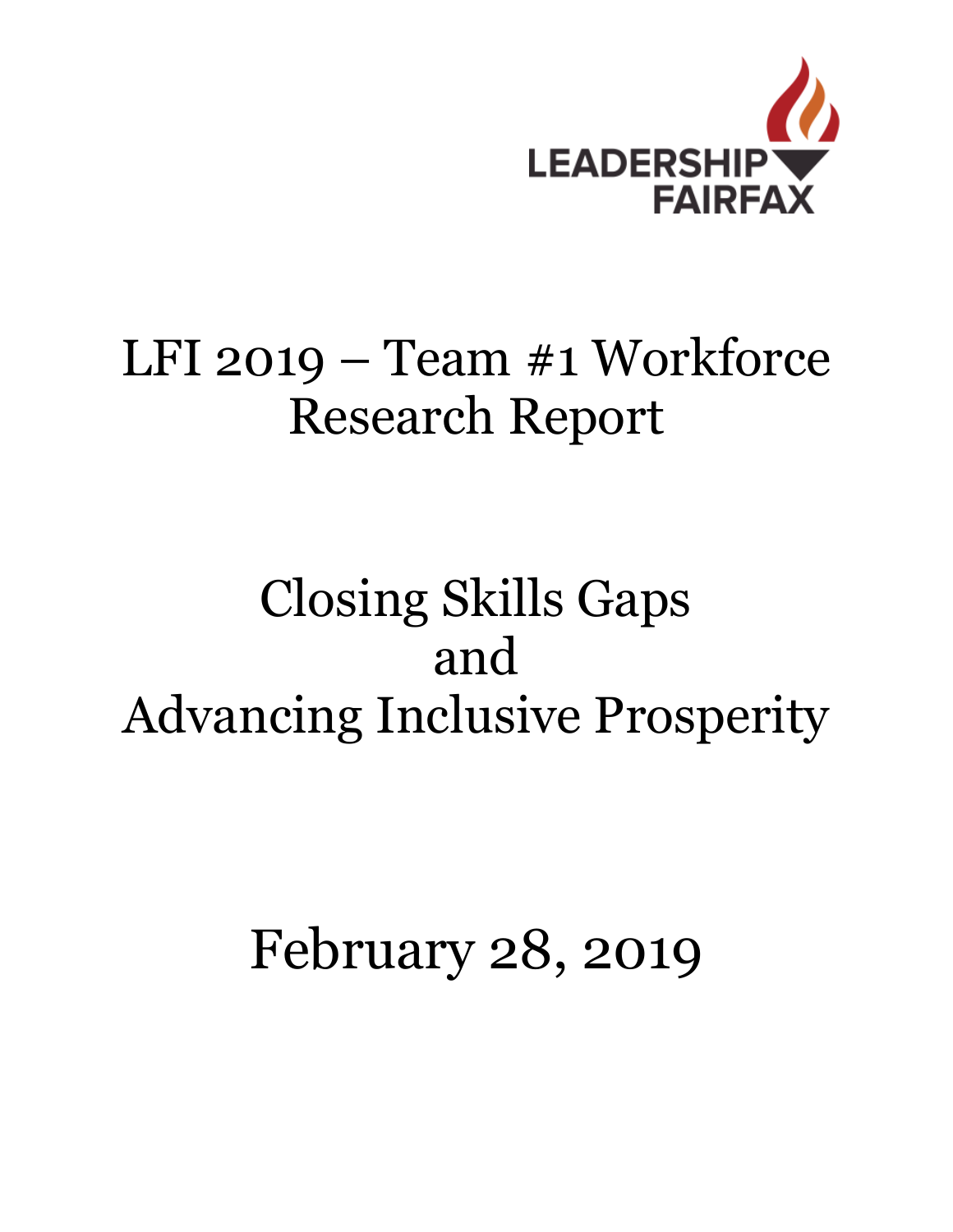## **LFI 2019 Team Workforce**

Robin Baker

Joe Fay

Andréa Goutam

Brian Iverson

Andre Lovitt

Alexandra Mattson

Ken Neely

Benny Sayasithsena

Thomas Seneca

Alexzandra Shade

### **Team Advisors**

Denise Miller

Brooke Wright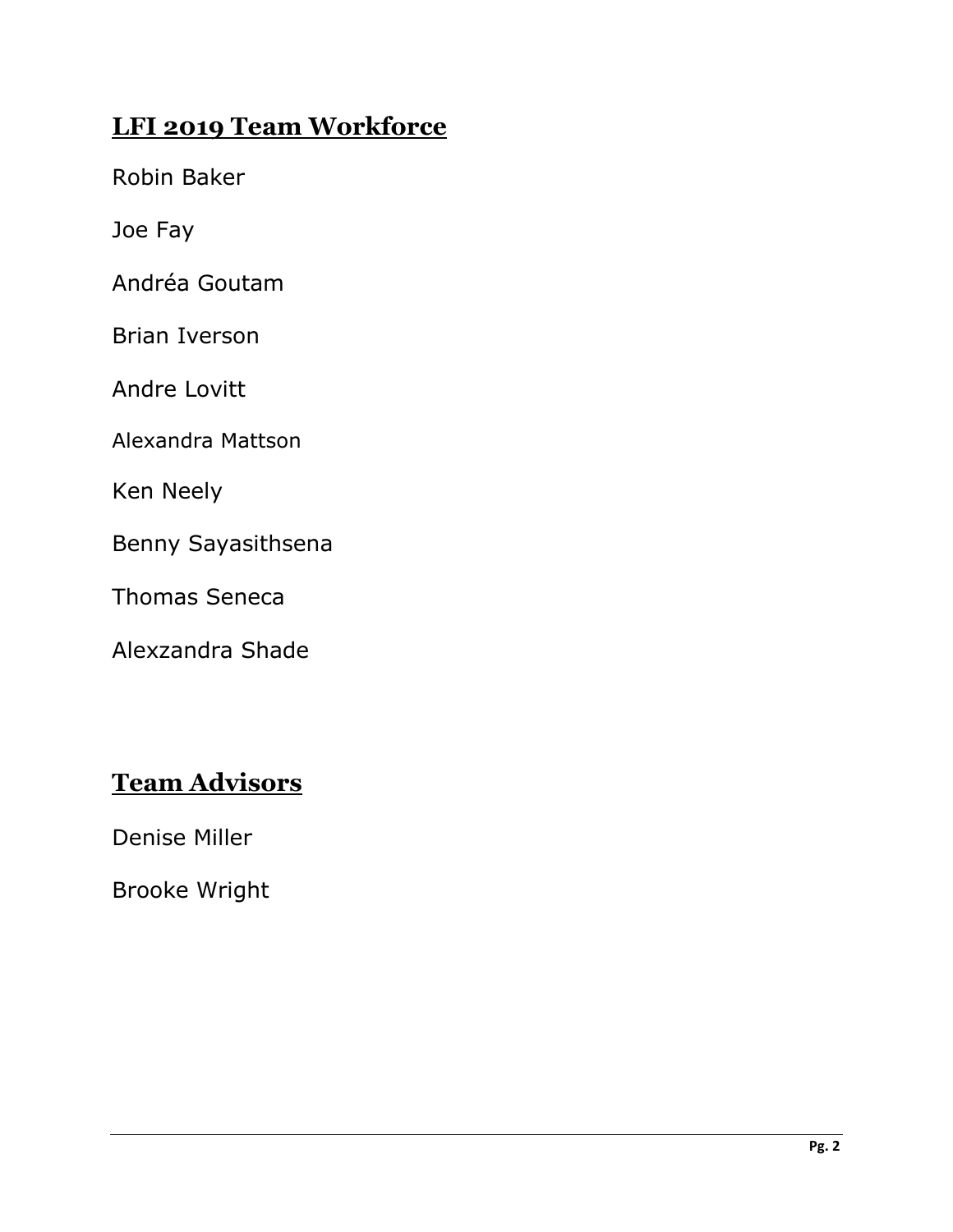# **TABLE OF CONTENTS**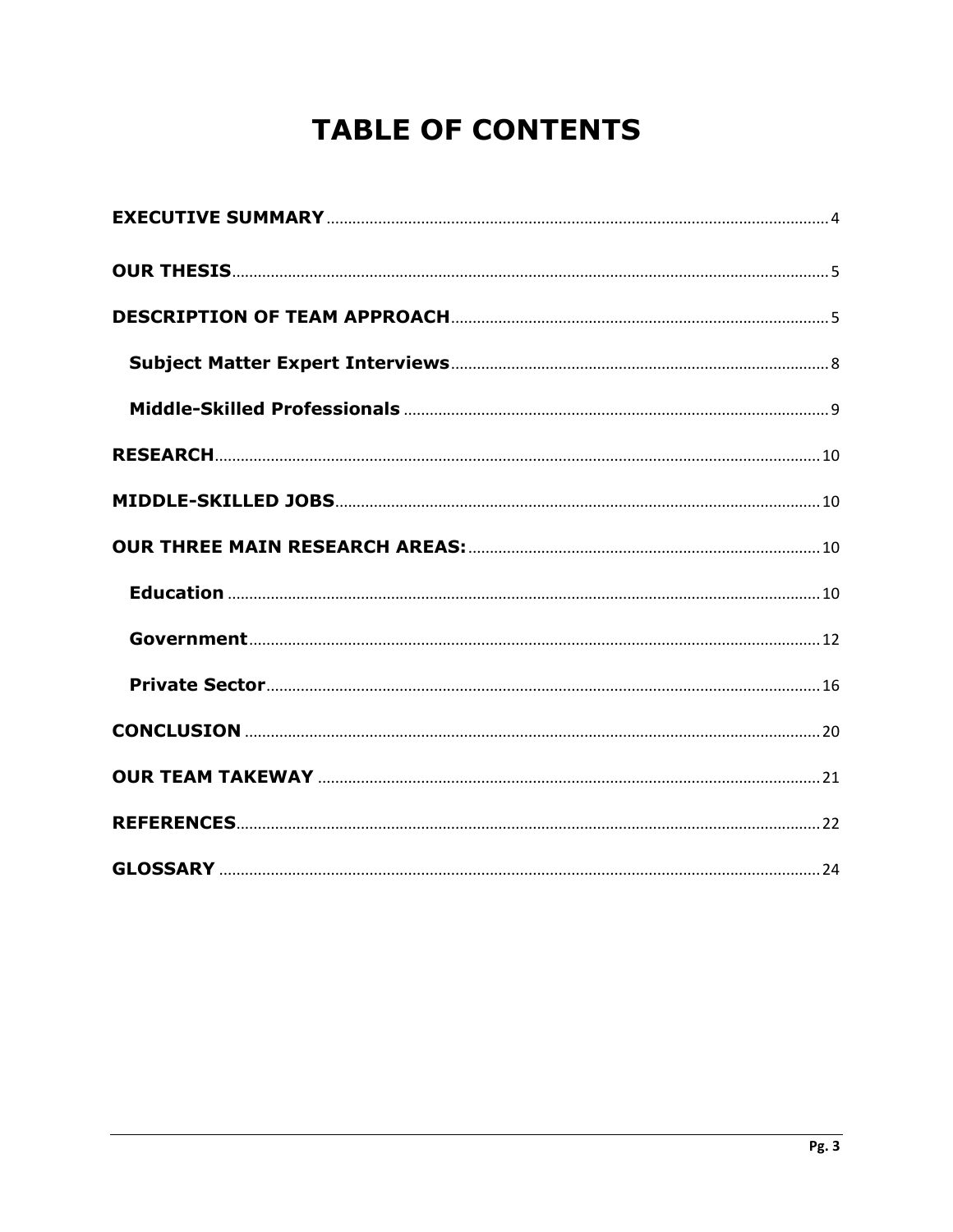# **EXECUTIVE SUMMARY**

<span id="page-3-0"></span>A strong public consensus now supports enhancing the skills of America's workers, especially through more and higher-quality education and training. In light of changes in the U.S. economy, what kinds of skills, education, and training are most appropriate? Is the "information economy" that has resulted in rising demands only available for workers with college and post-graduate education? Does this mean that education and training for jobs requiring less than four years of college are no longer worthwhile public investments?

Overall, we argue that, in the middle of the labor market, the demand for workers to fill jobs that require more than high-school, but less than a fouryear degree, will likely remain quite robust relative to its supply, especially in key sectors of the economy. Accordingly, we see a need for increased U.S. investment in high-quality education and training in the middle of the skills range—not just for college graduates in science, technology, engineering, and math (STEM) fields.

The demand for middle-skill jobs has increased over the past decade; however, the availability of qualified individuals to fill these positions is not increasing at an equivalent pace. These changes have been less dramatic than many think. Roughly half of employment today is still in the middle-skill occupations and continue to increase at a rapid rate. In Virginia, 46% of hiring is for middle-skill jobs.

Our Team explored the middle-skill jobs phenomenon by studying the areas of Education, Government and Private Sector and reviewed data in the middleskill job market within Fairfax County, Virginia, the Washington Area and the Nation. Our review indicated that Fairfax County Public School is working in conjunction with more than 300 businesses and community partners in 198 schools. There is also a student organization called Skills USA, which specifically focuses on trades and industrial programs (including healthcare).

Our team concluded that the government and private sector need to work together to provide programs to assist the middle-skill workers. These are individuals from high school upwards who do not possess or wish to obtain a four-year degree but desire an opportunity to obtain meaningful professions. However, there is a growing need to provide these individuals with the tools to fill the rapidly increasing middle-skill jobs.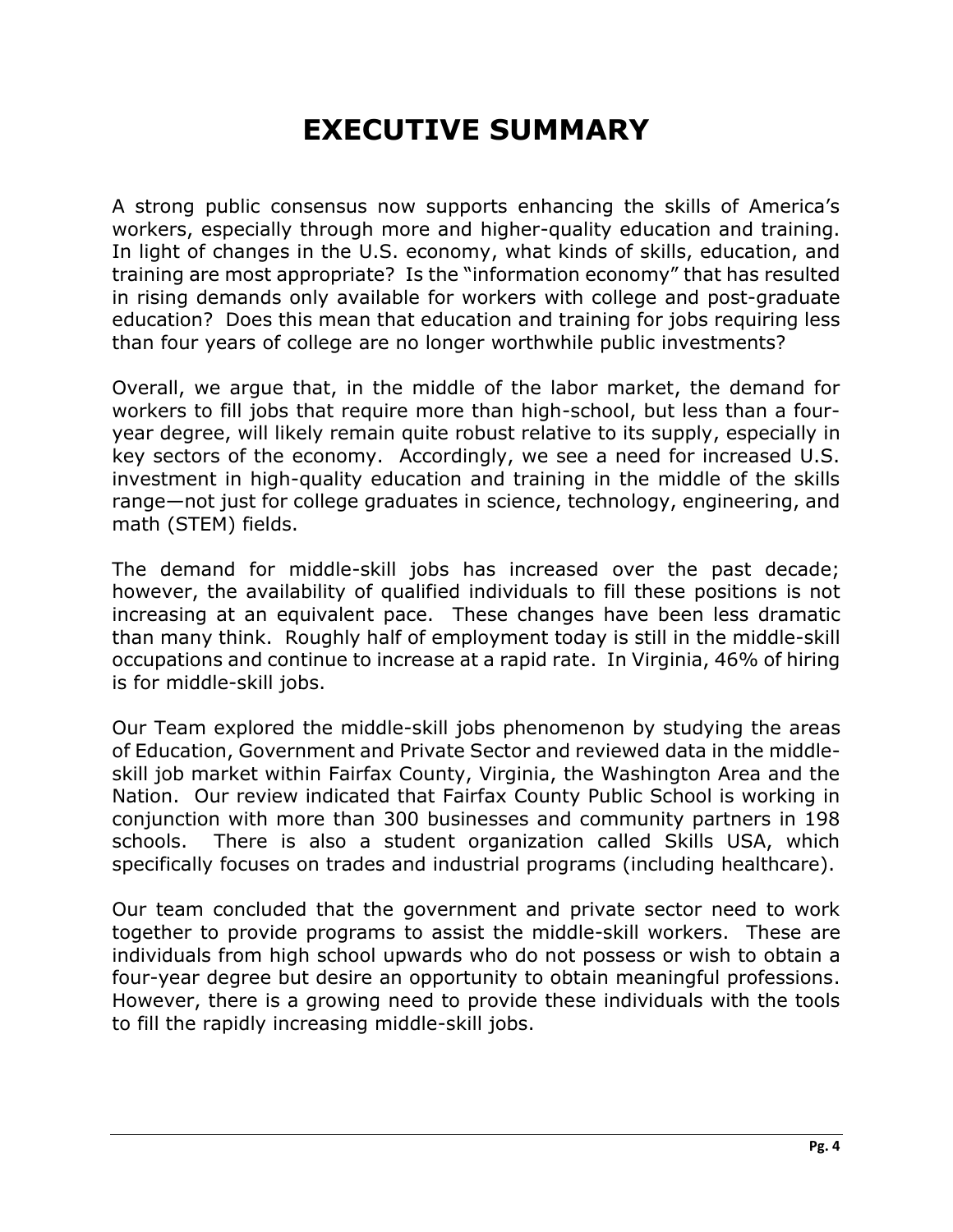<span id="page-4-0"></span>**OUR THESIS:** Improved coordination and management of workforce issues between government, education and the private sector can promote pathways for closing the skills gaps and offering more middle-skill jobs (those that require training, credentialing, or Associate's Degree but not a Bachelor's Degree) through education, training and apprenticeship programs which will connect all residents to the full spectrum of opportunities in our region.

# **DESCRIPTION OF TEAM APPROACH**

<span id="page-4-1"></span>The Workforce Team adopted the principle of "The whole is greater than the sum of its parts" to tap into each individual member's strength and create synergy among the group. This allowed us to tap into the highest and best contribution of everyone on our team by unlocking the strength, passion, capability, and spirit of each individual.

In extending the full spectrum of opportunities in the County, the Workforce Team researched the workforce and trends among several demographics within the Fairfax County region. We set out to identify not only perceived weaknesses but areas of improvement as well as development of best practices across the many stakeholders. Our approach to the topic was to explore it from multiple angles: Education, Government and Private Sector.

The Workforce Team gelled and worked together very well from inception. As a team we identified each team member's strengths and how we would use our strengths in each of our identified areas to create a final product. We began by asking questions and discussing the various responses from each team member. We found that a couple team members started out as quiet listeners, but during the meeting sessions, those individuals became more open and were able to provide their own meaningful view for the Workforce Program Day.

We agreed to meet once a week and decided to alternate the meetings between Reston YMCA and Fairfax County Government Center because that provided equal site distributions for members who were closer to either of the venues. Those locations provided face-to-face meetings as well as the ability to have conference calls with our subject-matter experts and availed us the use of projectors, whiteboards and other technology to develop our ideas.

After we gathered all the required data and information on Workforce Fairfax County and the nation, we determined there was a need for a strategy to assemble the flow of our information to prove our thesis. We identified eight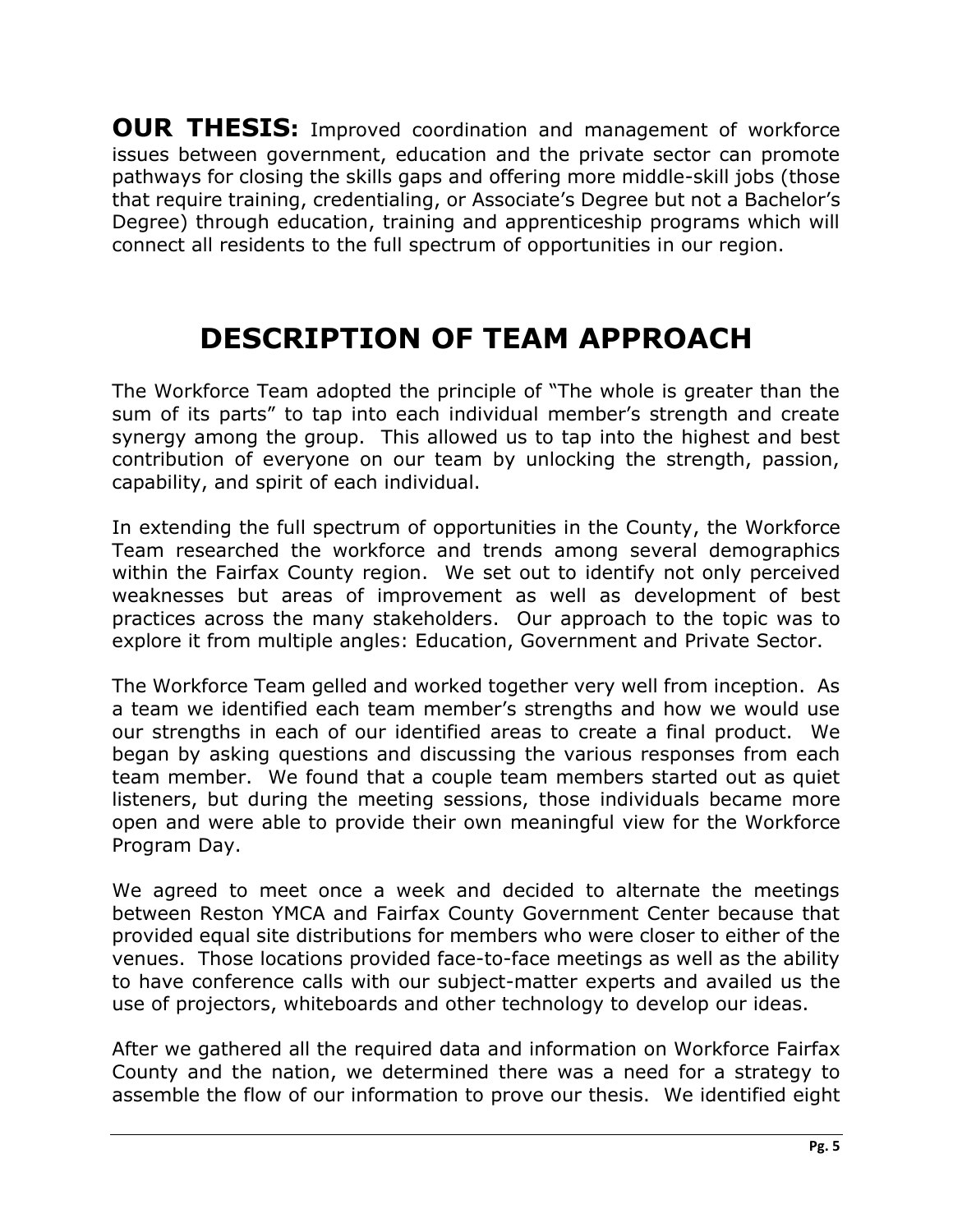methods - We Are Exercise, PowerPoint statistical data, Videos, Kahoot Surveys, Résumé Game, Speakers, Panel Discussion and Round Table discussions of supplementing the information with live exercises and human interaction to depict how residents of Fairfax County are able to obtain middleskilled jobs through education, training and apprenticeship programs without a four year degree.

The team used eight methods for our presentation to provide an interactive experience to showcase Workforce and the middle-skilled jobs in Fairfax County. The Workforce Team identified ten professions that fall within the middle-skilled jobs group. Using the team's resources, we met and interviewed an individual to represent each of the ten identified professions with an emphasis on obtaining as diverse a group as possible. Each one of our group members took on the avatar of these individuals to showcase their story in our Program Day presentation. Our intent was to provide a human feel to our message.

We used video snippets of interviews by professionals, without a four-year degree, who are currently working in this "new-collar" (non-white collar or blue-collar fields) to bridge the data we presented on middle-skilled jobs. The Team obtained an app. enabling our audience to interact and answer questions during our live presentation. By interacting in this fashion, people are more likely to remember and be affected by the message, as well as share the message with a wider audience.

In order to demonstrate the challenges faced by the middle-skilled workers, the Team created a job fair consisting of ten companies within Fairfax County and 40 job opportunities. Our classmates were tasked with going to the ten companies to obtain a job that matched the education and work experience stated on each of their cards. Not all of our classmates (test group) obtained a job, some accepted jobs below their salary range and others took more than one job.

We created a space for open dialogue by bringing together subject matter experts, our Workforce Team, our team advisors, our classmates, LFI Committee members as well as our coworkers and managers. The Workforce Team created a set of questions geared towards the middle-skilled and "yellow-collar workers" and facilitated the discussion with everyone in attendance. The panelists were open-minded with their experiences, expertise, success stories and available programs at their companies and within Fairfax County. The open dialogue sessions proved to be very successful, well received by everyone and produced varied mindsets.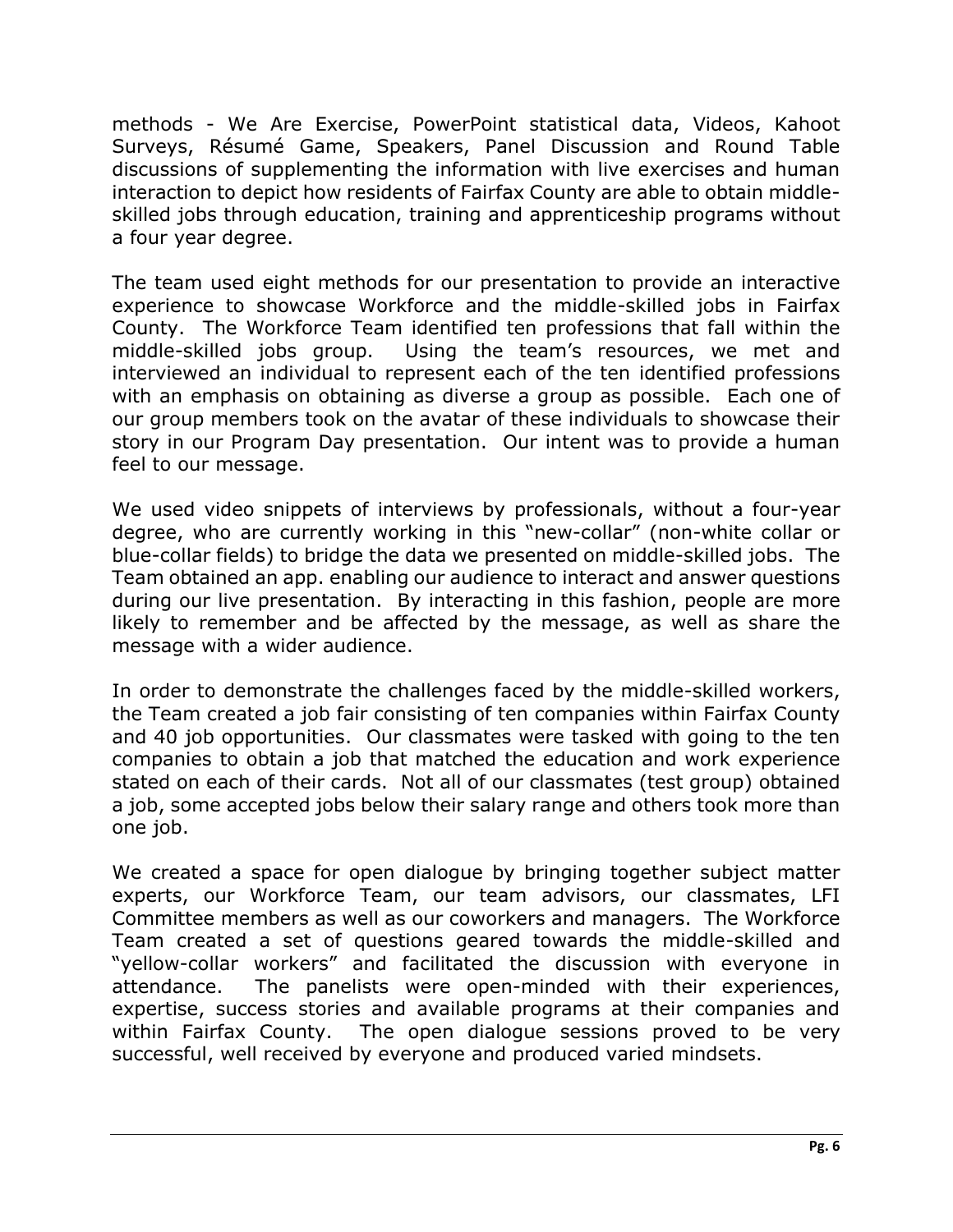At the end of our Program Day the Workforce Team learned a great deal about the middle-skilled phenomenon within Fairfax County and across the Nation. The statistics were eye opening and we became very aware of the challenges and various avenues available to high school students and anyone not interested or financially unable to attain a four-year degree. The members of our team learned how to interact with each other given our various DISC styles and we developed a very close professional relationship during this process.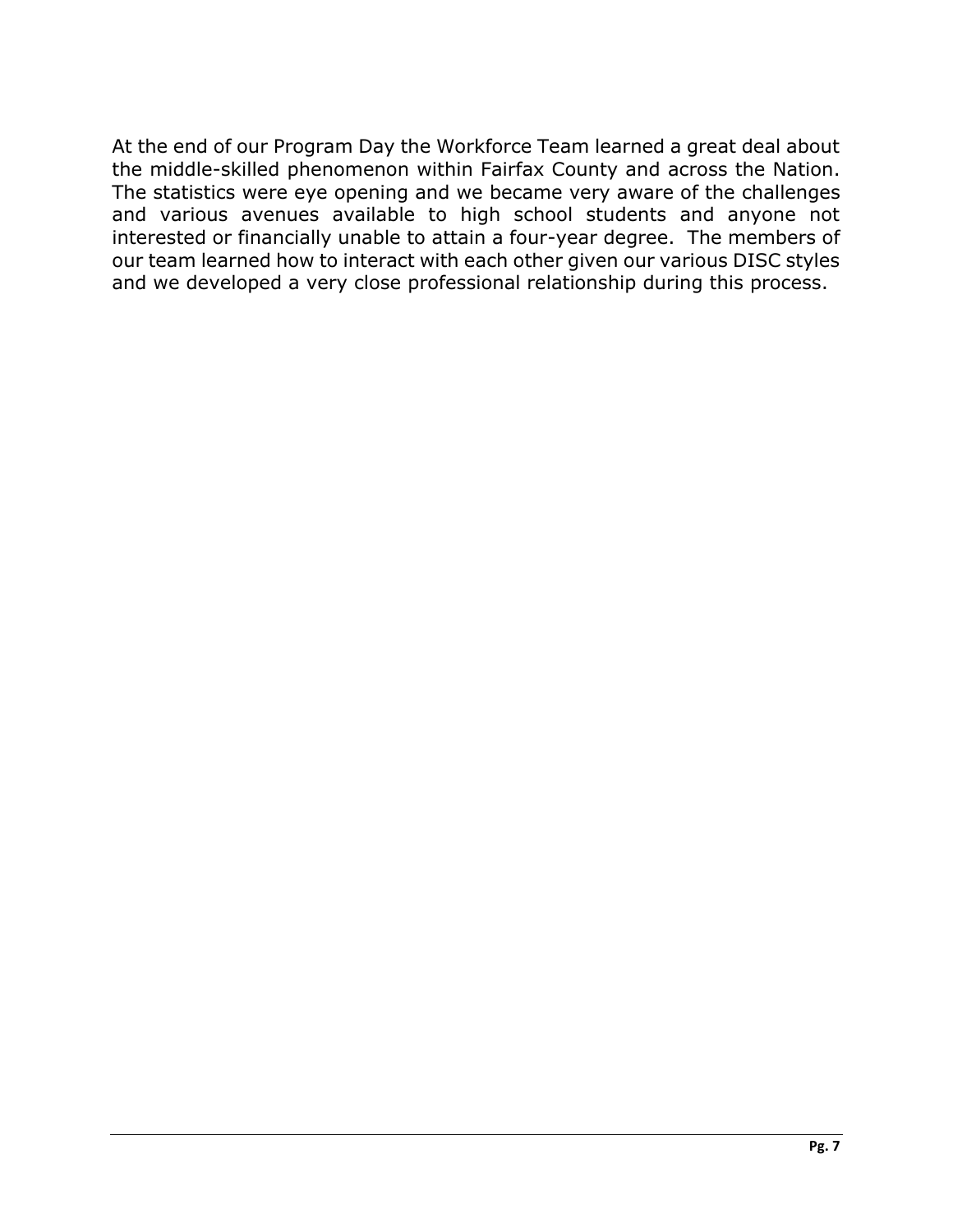<span id="page-7-0"></span>

| <b>Subject Matter Expert Interviews</b> |                                                  |                                              |                                                                                                             |  |  |  |
|-----------------------------------------|--------------------------------------------------|----------------------------------------------|-------------------------------------------------------------------------------------------------------------|--|--|--|
| <b>Date</b>                             | Company                                          | <b>Name</b>                                  | <b>Position</b>                                                                                             |  |  |  |
| October 3, 2018                         | George Mason University                          | Dr. Terry Clower                             | Director GMU Center for<br>Regional Analysis                                                                |  |  |  |
| October 16, 2018                        | Comstock                                         | Maggie Parker                                | <b>SVP Communications &amp; PR</b>                                                                          |  |  |  |
| October 23, 2018,                       | <b>NVCC</b>                                      | Alex Cooley                                  | Labor Market Intelligence<br>Analyst                                                                        |  |  |  |
| October 29, 2018                        | Fairfax County Economic<br>Development Authority | Donna Hurwitt                                | Director Market Intelligence                                                                                |  |  |  |
| October 3, 2018                         | Northern VA Community<br>College                 | Steven Partridge                             | VP Workforce Development                                                                                    |  |  |  |
| November 2, 2018                        | <b>SkillSource Group</b>                         | David Hunn                                   | President & CEO                                                                                             |  |  |  |
| November 5, 2018                        | Herndon Police Dept                              | <b>Ronald Eicke</b>                          | Police Officer                                                                                              |  |  |  |
| November 5, 2018                        | <b>Fairfax County Public</b><br>Schools          | Beth Downey<br>Mary Lewis                    | Coordinator, Career &<br>Technical Education;<br>Counselling & College &<br><b>Career Readiness</b>         |  |  |  |
| November 6, 2018                        | <b>NOVA Chamber</b>                              | Mike Forehand                                | SVP, Government and Public<br><b>Affairs</b>                                                                |  |  |  |
| November 19, 2018                       | Marshall Academy                                 | Niki Rosett-<br>Haubener                     | Academy Counselor                                                                                           |  |  |  |
| November 20, 2018                       | Fairfax County/DPWES                             | John Kellas                                  | Director                                                                                                    |  |  |  |
| November 21, 2018                       | NoVa Family Service                              | Julie Mullen                                 | Workforce Director                                                                                          |  |  |  |
| November 22, 2018                       | Fairfax County/ DTA                              | Scott Sizemore                               | Director, RCD                                                                                               |  |  |  |
| November 30, 2018                       | <b>NVCC</b>                                      | Alex Cooley                                  | Labor Market Intelligence<br>Analyst                                                                        |  |  |  |
| December 4, 2018                        | Northern Virginia<br><b>Technology Council</b>   | John Shaw<br>Steve Jordan<br>Allison Gilmore | Strategic Initiatives Mgr.<br><b>Exec Dir Veterans</b><br>Employment Initiative<br><b>VP Communications</b> |  |  |  |
| December 4, 2018                        | Virginia Tire & Auto                             | Samantha Garko<br>Christian Ianni            | Recruiter<br>Learning & Development<br>Manager                                                              |  |  |  |
| December 5, 2018                        | Consumer Technology<br>Association               | Jennifer Taylor                              | VP US Jobs                                                                                                  |  |  |  |
| December 11, 2018                       | <b>NVCC</b>                                      | Melanie Stover                               | Director of Bus Engagement                                                                                  |  |  |  |
| January 7, 2019                         | Virginia Tire & Auto                             | Samantha Garko<br>Christian Ianni            | Recruiter<br>Learning & Development<br>Manager                                                              |  |  |  |
| January 9, 2019                         | Virginia Tire & Auto                             | Samantha Garko<br>Christian Ianni            | Recruiter<br>Learning & Development<br>Manager                                                              |  |  |  |
| January 10, 2019                        | <b>NVCC</b>                                      | Melanie Stover                               | Director of Bus Engagement                                                                                  |  |  |  |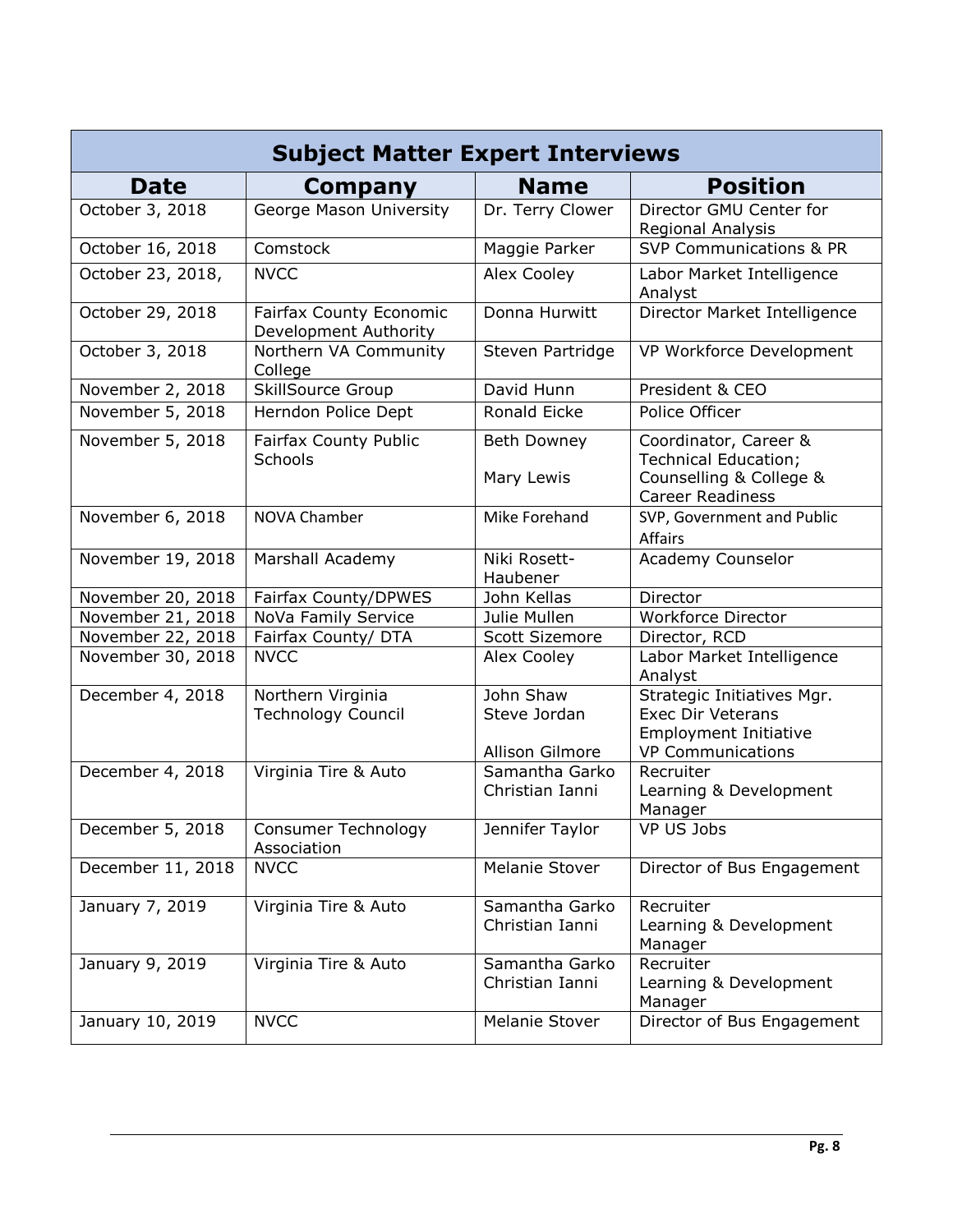<span id="page-8-0"></span>

| <b>Middle-Skilled Professionals</b>             |                           |        |                                                                                                                                                                                                                    |  |  |
|-------------------------------------------------|---------------------------|--------|--------------------------------------------------------------------------------------------------------------------------------------------------------------------------------------------------------------------|--|--|
| <b>Profession</b>                               | <b>Name</b>               | Gender | <b>Info</b>                                                                                                                                                                                                        |  |  |
| Firefighter                                     | Captain Miranda<br>Pelham | Female | I save lives, not only as a woman firefighter,<br>but as a certified paramedic                                                                                                                                     |  |  |
| Learning &<br>Development<br>Training           | Ms. Laija                 | Female | I am a single mom who lives and works in<br>Fairfax County. It took me nearly 10 years<br>to complete my Associate Degree.                                                                                         |  |  |
| Welder                                          | Mr. Neighbor              | Female | National certification through the American<br>Welding Society (AWS). Certification may<br>be achieved independently or through<br>welding programs.                                                               |  |  |
| Electrician                                     | Anonymous                 | Male   | College wasn't for me so I went to tech<br>school and obtained my electrician license<br>and haven't looked back.                                                                                                  |  |  |
| President,<br>AutoScandia - auto<br>repair co.  | Mark Bredesen             | Male   | I started Auto Scandia in 1978 in a dairy<br>barn barely big enough to hold 4 cars.<br>Today I own and operate one of the largest<br>independent automotive repair and service<br>facilities in the entire region. |  |  |
| Restauranteur,<br>General Manager               | Joe Becker                | Male   | I currently sit on the Board for the GRCC<br>and am a lead chair for the restaurant and<br>hospitality committee.                                                                                                  |  |  |
| IT Support & Cloud<br>application<br>management | <b>Steve</b>              | Male   | I started in IT completely by accident. In<br>the 90s I was entering data into a PC.<br>Became MS certified and CompTIA. Today I<br>work as a Business Analyst for Fairfax<br>County Gov't.                        |  |  |
| <b>INOVA Technician</b>                         | Anonymous                 | Female | I don't consider myself simply a technician.<br>I am a care giver and a friend to those who<br>may be nervous about test outcomes.                                                                                 |  |  |
| Hair Salon<br>Entrepreneur                      | Rodney Laws               | Male   | I own a world class salon dedicated to<br>perfecting your look while pampering you in<br>style. I am proud to say I work hard to<br>make and maintain a high 6-figure salary.                                      |  |  |
| Hauling<br>Entrepreneur                         | Josue Cortez-<br>Murcia   | Male   | I lost my way and got off track in high<br>school. I turned my life around & managed<br>to finish high school. I now operate a multi-<br>million-dollar construction logistics company<br>- Hauling Unlimited LLC. |  |  |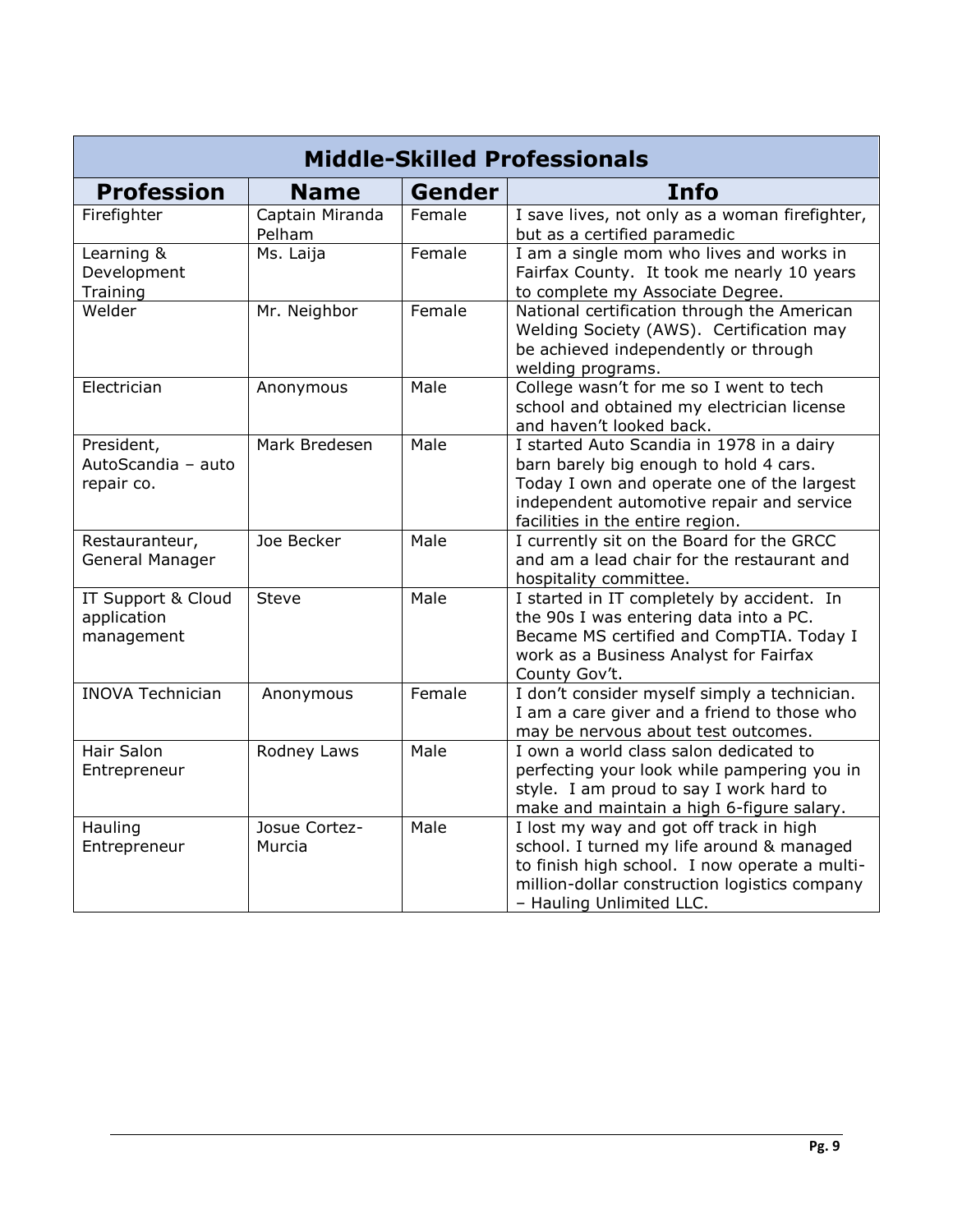# **RESEARCH**

## **MIDDLE-SKILLED JOBS**

<span id="page-9-1"></span><span id="page-9-0"></span>The Workforce Team researched the workforce data of Fairfax County, a highly educated area, where we identified a group of people without a four-year degree and discerned how they successfully attained a fulfilling career. Our Team endeavored to showcase this phenomenon for other individuals who are not able to financially afford or are not interested in obtaining a four-year degree. Our research was designed reveal how the Education system, Government and private sector groups can assist these middle-skilled workers in identifying a path to a successful and satisfying professional career.

# **OUR THREE MAIN RESEARCH AREAS**

#### <span id="page-9-3"></span><span id="page-9-2"></span>**Education**

Educational opportunities for middle-skilled jobs are abundant in Fairfax County. Fairfax County Public Schools (FCPS) runs a Career and Technical Education program and also partners with businesses and community groups through the Ignite program. Currently, FCPS has more than 300 businesses and community partners in 198 schools. There is also a student organization called Skills USA, which specifically focuses on trades and industrial programs (including healthcare). Northern Virginia Community College offers a wide variety of degrees and certifications, including Applied Associate's Degrees designed to prepare students for middle-skilled jobs. Other private institutions in Fairfax County that provide educational opportunities for middle-skilled jobs include the Center for Employment Training (CET), Columbia College, MedTech Institute, Sanford-Brown College, Stratford University, and a large number of private cosmetology schools. Many of these institutions work with employers to help place their students after graduation. We learned that some educational institutions are focusing on IT and healthcare training because these industries offer greater employment opportunities for middle-skilled workers.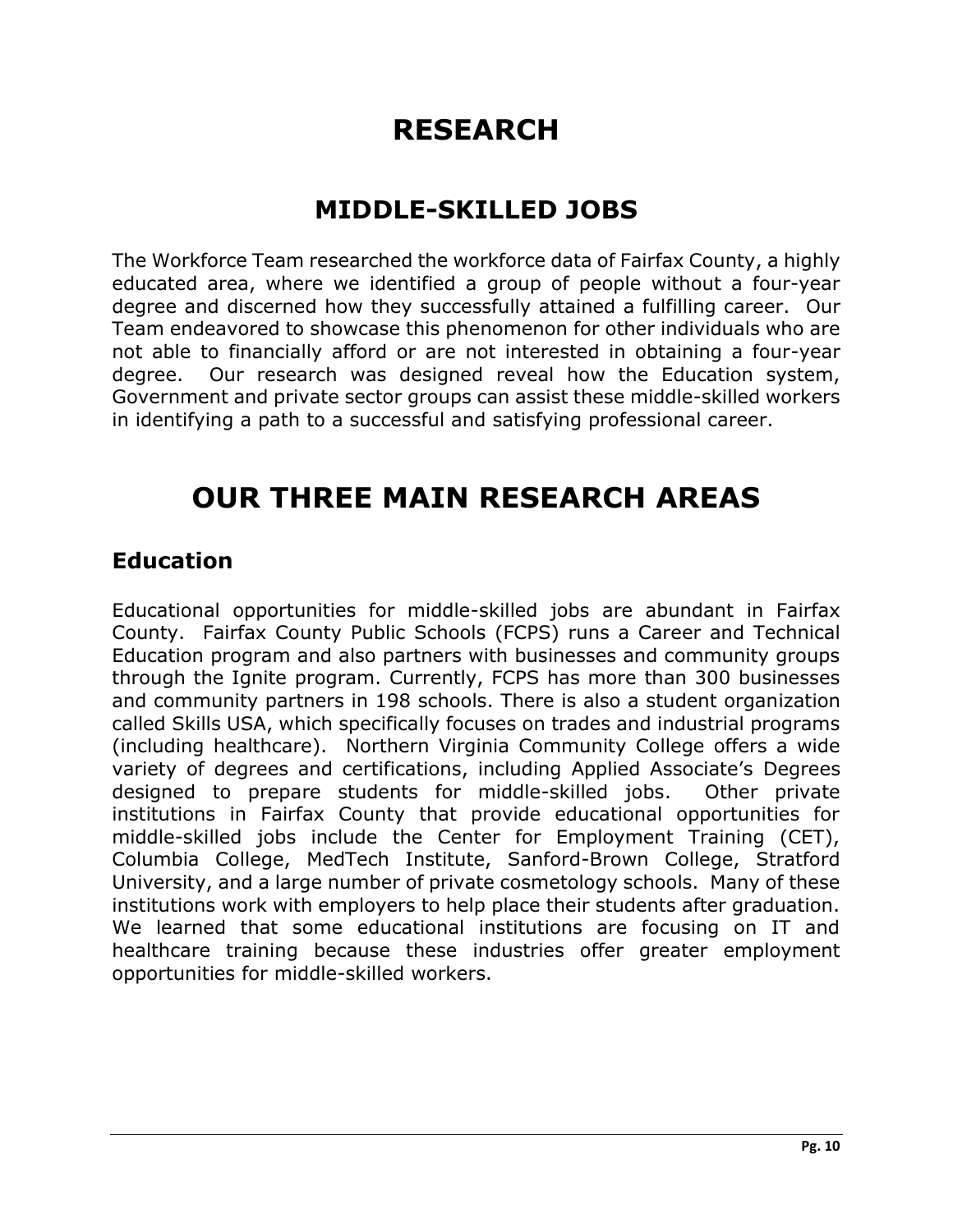

#### *Table 1: Percentage of the population with limited English language skills*

More than 70% of new living-wage jobs require some form of postsecondary education or training. In order to highlight workforce development opportunities that could be achieved through shorter term training of approximately one year or less, our analysis focused on identifying occupations that, on average, require more than a high school diploma, but less than an Associate's Degree.

We determined there is strong demand for workers in the healthcare industry in Metropolitan Washington. Key drivers include an aging population and the expansion of healthcare coverage under the Affordable Care Act. Healthcare makes up nearly 198,000 jobs in the study area and total employment in the sector is expected to grow by 12% in 2016-2021.

Healthcare job growth is expected to average at least 1% per year. In addition to occupation and setting specific skills, minimum universal requirements for employment in the sector include a high school diploma or equivalent.

| Education                   | <b>Fairfax County</b> | <b>Virginia</b> |
|-----------------------------|-----------------------|-----------------|
| 8th Grade or Less           | 367                   | 3,751           |
| Some High School            | 20                    | 776             |
| <b>High School Grad/GED</b> | 203                   | 5,909           |
| Some College/2-Yr Degree    | 243                   | 4,046           |
| <b>Bachelor's Degree</b>    | 413                   | 2,804           |
| Some Graduate School        | 11                    | 28              |
| <b>Post Graduate Degree</b> | 246                   | 1,256           |
| <b>Unknown</b>              | 132                   | 3,128           |

#### *Table 2: Education attainment*

Source: Virginia Employment Commission, Economic Information & Analytics, Characteristics of the Insured Unemployed, September 2018.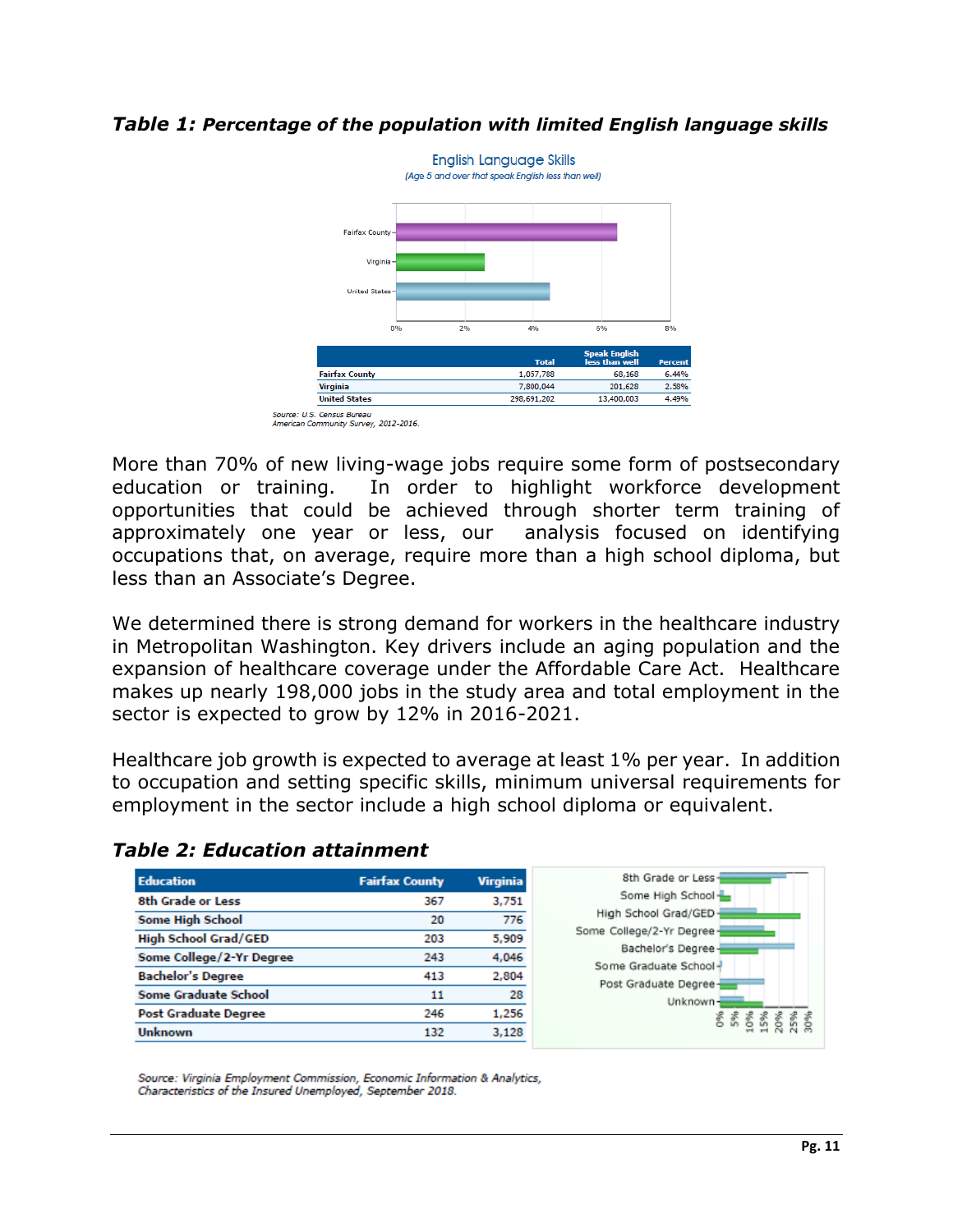

#### *Table 3: Education attainment for individuals 18 years and older*

|                                        | <b>Fairfax County</b> | <b>Virginia</b> | <b>United States</b> |
|----------------------------------------|-----------------------|-----------------|----------------------|
| 8th Grade or Less                      | 36,302                | 275,329         | 12,639,425           |
| <b>Some High School</b>                | 38,127                | 464,075         | 20,093,117           |
| <b>High School Grad/GED</b>            | 119,895               | 1,633,105       | 68,044,371           |
| <b>Some College</b>                    | 139,006               | 1,457,887       | 57,431,237           |
| <b>Associate's Degree</b>              | 44.987                | 440.219         | 18,586,866           |
| <b>Bachelor's Degree</b>               | 255,345               | 1,258,661       | 42,027,629           |
| <b>Graduate or Professional Degree</b> | 224,046               | 862,686         | 24,008.551           |
|                                        | 857.708               | 6,391,962       | 242,831,196          |

Source: U.S. Census Bureau<br>American Community Survey, 2011-2015.

#### <span id="page-11-0"></span>**Government**

#### **Fairfax County's Effort To Create Career Pathways For Long-Term Growth**

Fairfax County Government is, of course, involved and actively participates in the educational opportunities provided by Fairfax County Public Schools (FCPS). Directors from the Fairfax County Department of Public Works visit local high schools to provide information about available internships and job opportunities. As a consequence, several individuals are hired for entry level positions at various locations throughout the County. In addition, Fairfax County government addresses the skills gap as part of its Strategic Plan to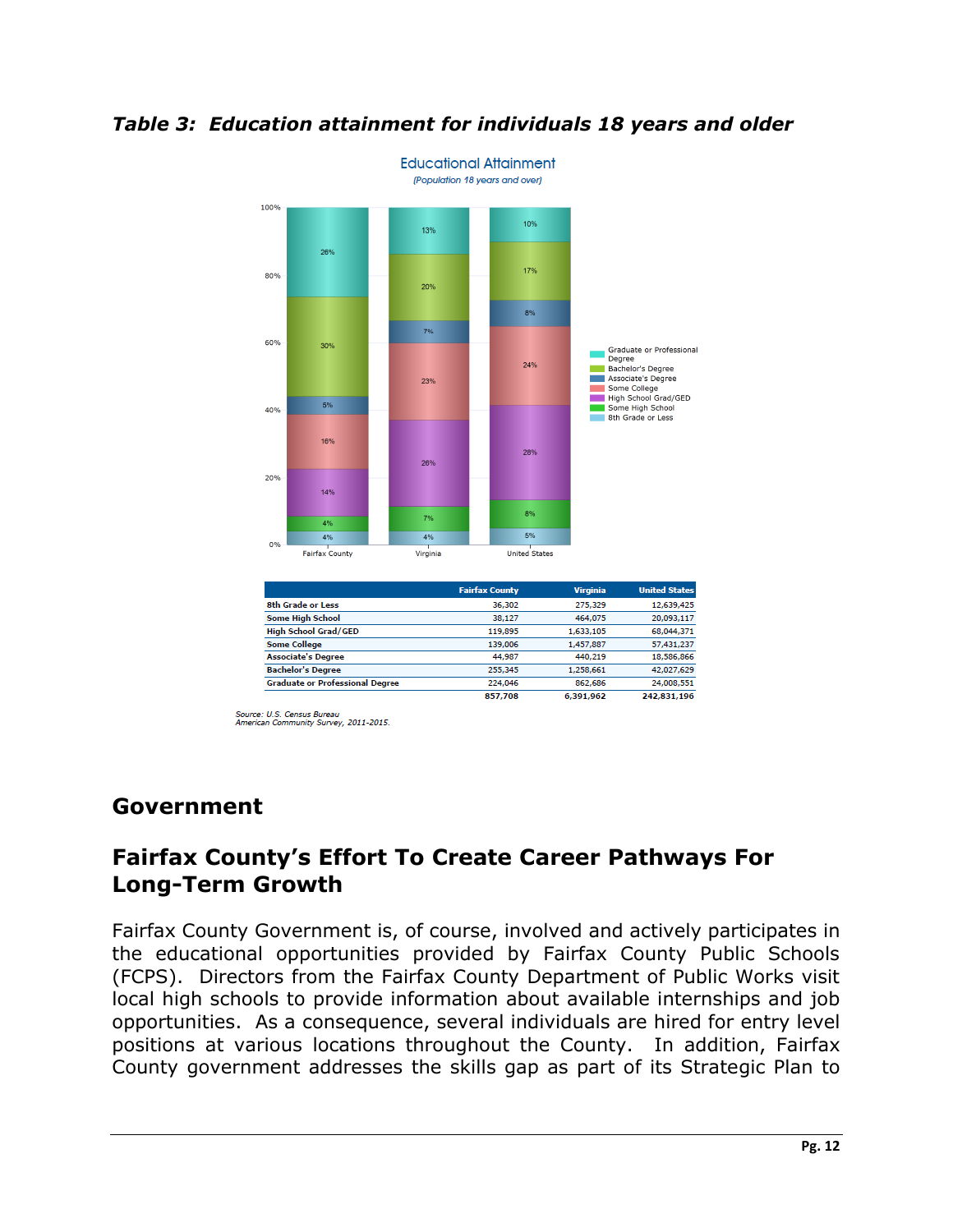Facilitate the Economic Success of Fairfax County and the One Fairfax Resolution.

The Northern Virginia Workforce Investment Board (NVWIB) is a team of private and public sector partners who share a common goal to promote Northern Virginia economic prosperity and long-term growth. The Board receives and administers annual federal Workforce Investment Act (WIA) dollars that help fund comprehensive employment and training services to area employers, job seekers, and youth. The NVWIB oversees six SkillSource One Stop Employment Centers and they offer a broad array of employment assessment, workforce counseling, job training, and support services for jobseekers. Total adult job seekers' visits to the SkillSource Centers are now expected to exceed 75,000.



*Table 4: Median Household Income in Fairfax County by Jurisdiction*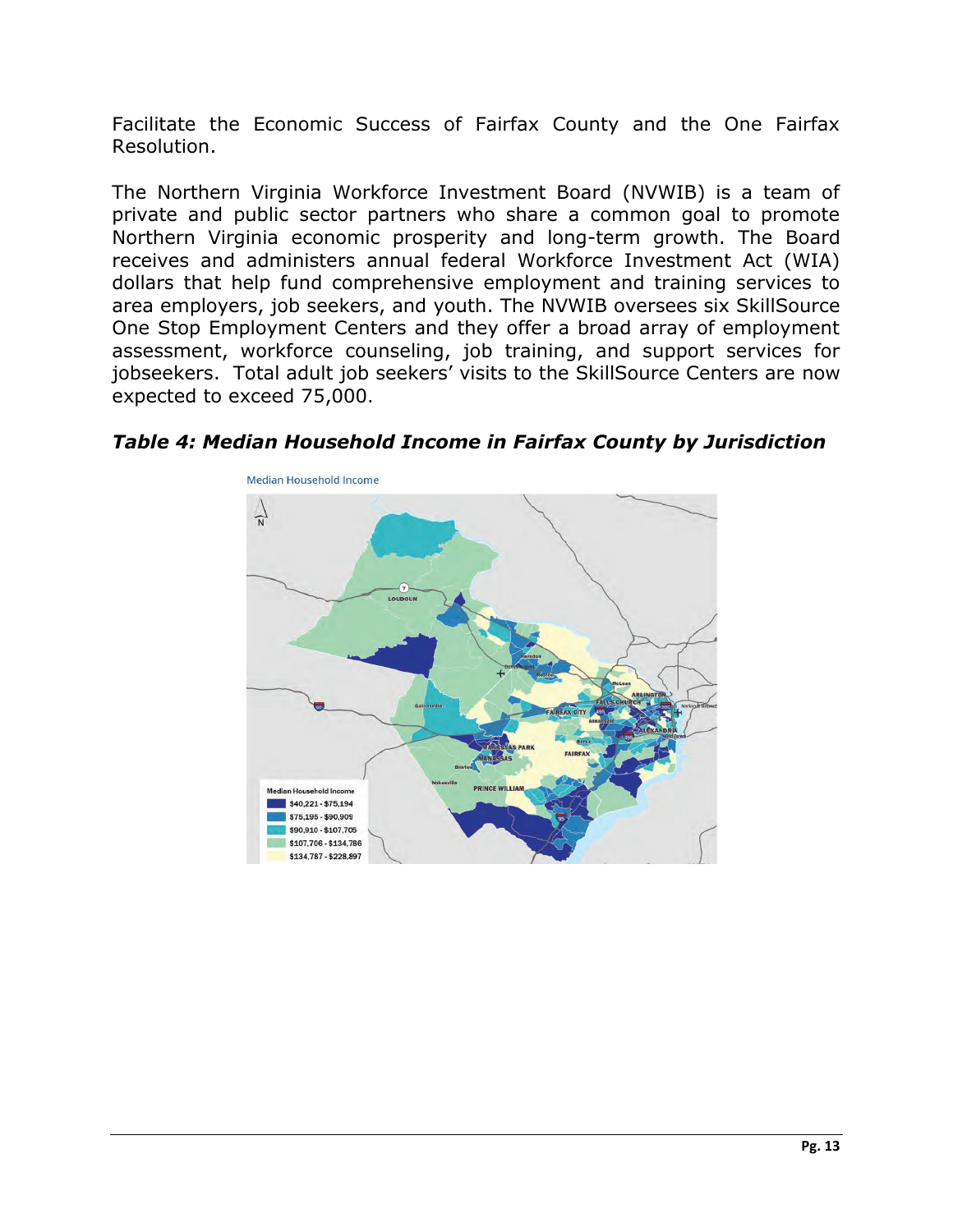#### *Table 5: Commuting statistics*

| <b>Area</b>                | <b>Workers</b> |
|----------------------------|----------------|
| District of Columbia, DC   | 76,330         |
| Arlington County, VA       | 39,980         |
| Loudoun County, VA         | 29,189         |
| Alexandria city, VA        | 29,005         |
| Montgomery County, MD      | 18.765         |
| Prince William County, VA  | 16,134         |
| Fairfax city, VA           | 9,846          |
| Prince George's County, MD | 8,777          |
| Falls Church city, VA      | 3,898          |
| Henrico County, VA         | 3.684          |

Top 10 Places Residents are Commuting To

#### Top 10 Places Workers are Commuting From

| Area                       | <b>Workers</b> |
|----------------------------|----------------|
| Loudoun County, VA         | 64,999         |
| Prince William County, VA  | 63.261         |
| Arlington County, VA       | 27,215         |
| Montgomery County, MD      | 21.591         |
| Prince George's County, MD | 18,483         |
| Alexandria city, VA        | 17,611         |
| District of Columbia, DC   | 16,495         |
| Stafford County, VA        | 8,973          |
| Fauquier County, VA        | 7,286          |
| Spotsylvania County, VA    | 5.900          |
|                            |                |

Source: U.S. Census Bureau,<br>OnTheMap Application and LEHD Origin-Destination Employment Statistics, 2014.

#### **Federal Government As A Key Source Of Employment**

Policymakers at the state and federal levels have expressed concern over the emerging "skills gap"  $-$  the mismatch between the job skills required by employers and the skills that applicants in the labor market possess. The skills gap is most acute for middle-skilled jobs; that is, jobs requiring training beyond high school but less than a four-year college degree program.

According to analysis by the National Skills Coalition, middle-skilled jobs account for 53 percent of the United States labor market, yet only 43 percent of the labor force is trained to the middle-skill level. Some estimates have concluded that the skills gap costs the US economy \$160 billion annually in terms of unfilled labor output, reduced productivity, and depressed earnings.

More than half of all jobs (54%) in the US today are middle-skill jobs requiring more than a high school diploma, but not a four-year degree. Many of these jobs pay family-sustaining wages and are in growing fields. Yet only 44% of workers are trained to the middle-skill level. Millions of other Americans could be candidates for these jobs if they were able to access high-quality adult education to remedy their skill gaps.

While the recent Presidential election casts a level of uncertainty around potential Federal government hiring freezes or budget cuts, the dominance of outsourcing as a means of meeting government IT needs has reportedly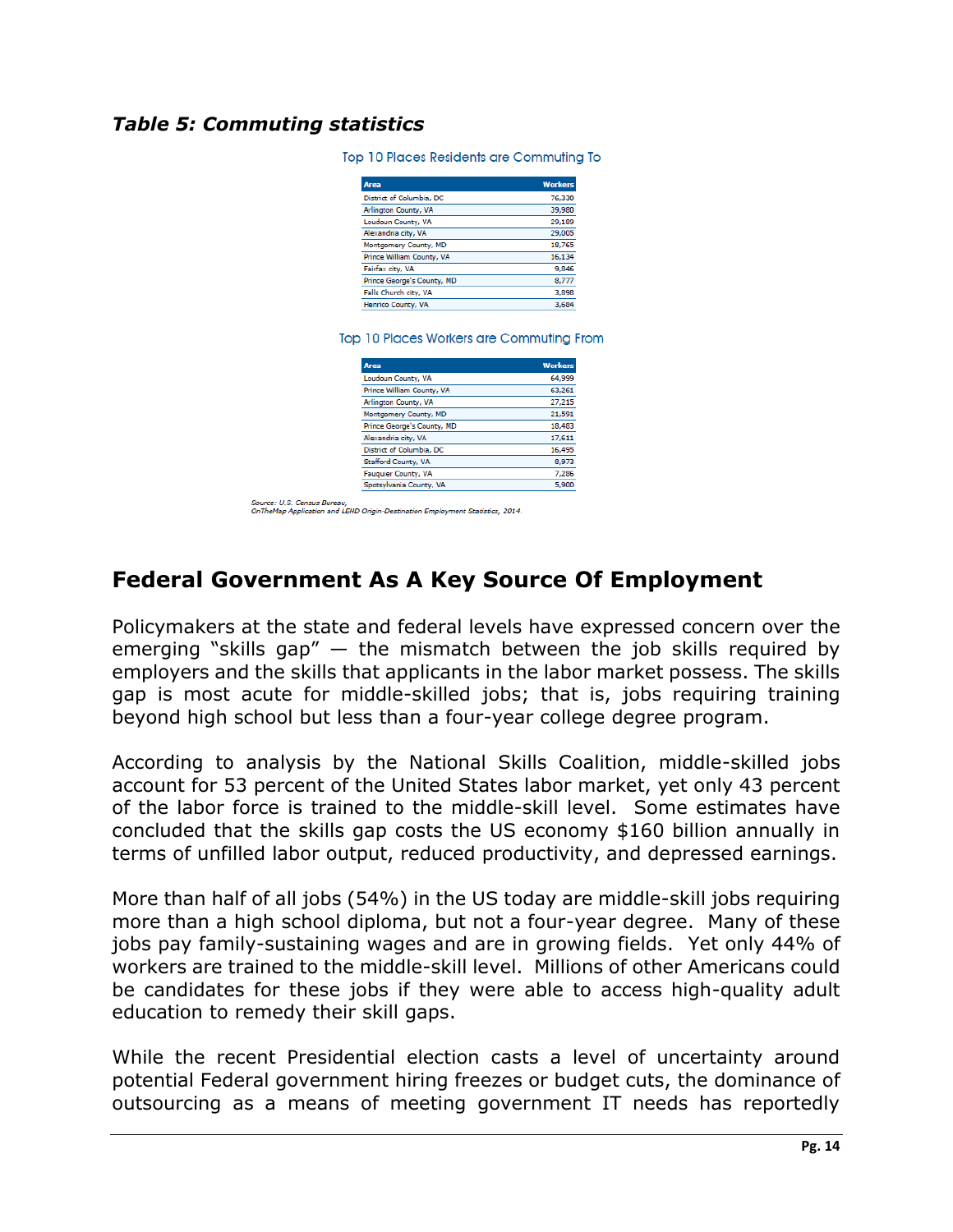emerged in response to several factors. These include outmoded federal hiring practices that fail to attract strong candidates, move too slowly to meet frontline needs, and offer pay scales that don't always compete with private sector compensation. Limited and inconsistent training budgets sometimes mean federal workers lack opportunities to upskill and stay up-to-date on current technologies, leading many agency leaders to prefer to outsource IT services. While contract workers typically work on time-limited assignments that offer less overall job security and perhaps weaker benefits than direct employment in the Federal government, they still obtain valuable work experience, skill development, professional connections, and, typically, competitive compensation.

With these labor market challenges, many have turned to America's workforce development system to re-equip job seekers with needed skills to put them back to work. In fact, policymakers have already taken some actions to address the skills gap. In 2014, Congress reauthorized the Workforce Innovation and Opportunity Act (WIOA), the primary federal legislation that supports workforce training. Recent efforts from the White House confirm that policymakers and business leaders are serious about expanding jobtraining programs.

Researchers at Harvard University find that many of these job openings—such as health care, transportation, retail, and production—require workers with middle-skills. Estimates from the National Skills Coalition suggest that up to 53 percent of jobs require middle-skills workers but that only 43 percent of the labor force has that level of training. In the years ahead, the Department of Labor estimates that health care jobs will be among the occupations in highest demand. These jobs often require interpersonal skills, are not easily automated, and usually necessitate more training than a high school education.



#### *Table 6: Employment by Sector within Fairfax County*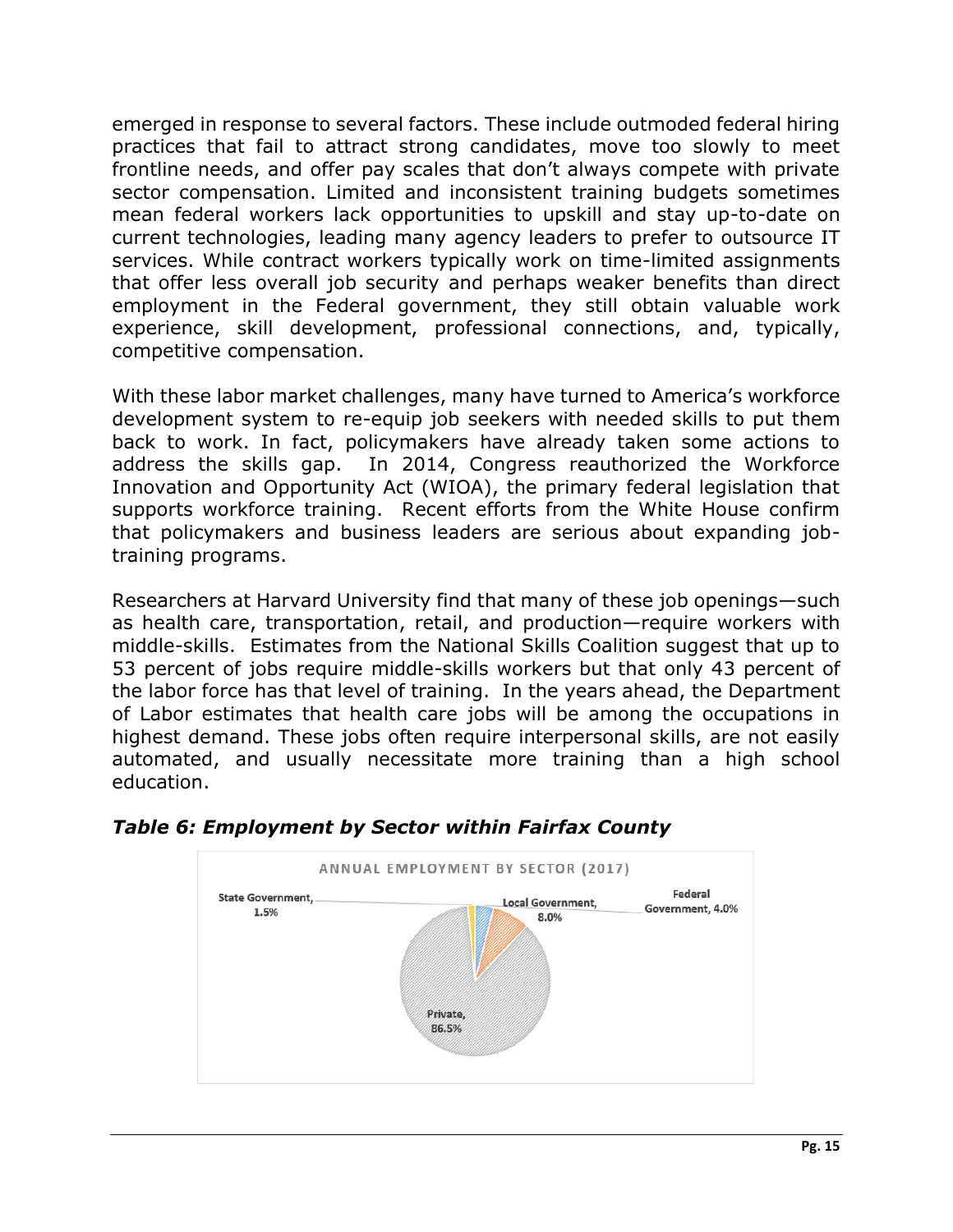#### <span id="page-15-0"></span>**Private Sector**

Some private employers are proactively recruiting and training candidates for middle-skilled jobs. Amazon has established an apprenticeship program with NOVA. Michael and Son has a Technician Development Program with hourly compensation and deferred tuition for plumbing or HVAC training. The Heavy Construction Contractors Association provides internships and onboarding programs for new candidates out of high school, and maintains relationships with NOVA and Fairfax County. Other private employers work with FCPS and NOVA to help develop curriculum and place graduates.



#### *Table 7: Middle-Skill Gap*

A large number of middle-skill occupations continue to generate rapid increases in employment. Middle-skill occupations in the private sector include clerical, sales, construction, electricians, installation/repair, health care, production, and transportation/material moving.

# *Table 8: Demand for Middle-Skill Jobs*

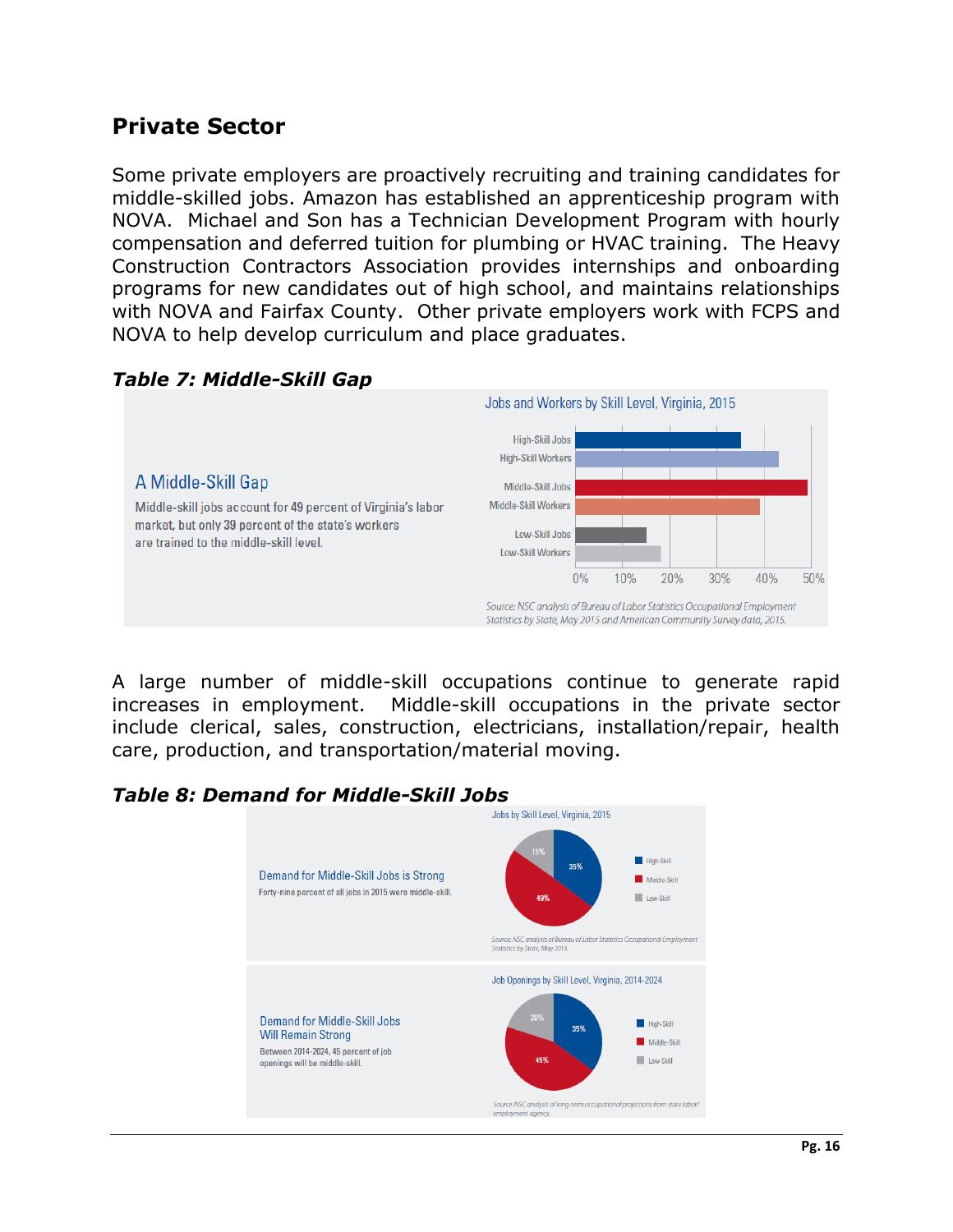In addition to setting related skills for specific occupations, minimum universal requirements for employment in the health sector include a high school diploma or equivalent, CPR training (or related training like the American Heart Association's Heart saver CPR AED certification), and a completed background check. Healthcare makes up nearly 198,000 jobs and total employment in the sector is expected to grow by 12% by the end of the five year period ending in 2021. Expected net growth in a range of health care jobs with sub-baccalaureate education and training requirements will vary from 20 to 40 percent, adding more than 1.5 million jobs. Although wage gains in middle-skill occupations have varied greatly, several have experienced rapid wage increases in recent years. Health Care occupations such as Dental Hygienists and Radiologic Therapists are typically well-paying careers that employees will have for life, with hourly wages ranging from \$21.31 to \$34.77. However, those working in occupations such as Home Health Aides, Medical Assistants, and Pharmacy Technicians are working in static jobs that offer little room for advancement and only offer hourly wages from \$10.54 to \$14.71. Health technician jobs expanded rapidly, to over 1 million.

Infrastructure occupations boast competitive wages without necessarily requiring four year degrees. Plumbers, truck mechanics, and power line installers are among the numerous infrastructure occupations that fall into this category, which tend to emphasize on-the-job training rather than higher levels of formal education. Work-based learning (WBL) strategies, such as apprenticeship, are common pathways to a skilled career, particularly in the construction and manufacturing sectors. In construction occupations, many of which require substantial classroom and on-the-job training, the number of jobs jumped by about 4 million, nearly doubling the 1986 figure of about 5 million (and only partly due to the post-2000 housing "bubble"). These strategies allow workers to support themselves and their families while earning a license or postsecondary credential. Women and people of color have historically been underrepresented in the transportation, manufacturing, and construction sectors, in part due to limited access to training that would prepare them for good infrastructure jobs. Taken together, these factors mean that businesses today have access to fewer qualified workers than necessary to fill vacancies. Employment in five skilled construction crafts is expected to grow by 10 to 15 percent and provide 4.6 million job openings, while those in installation/ maintenance/repair and transportation will grow at similar rates and together generate more than 4 million additional jobs.

IT occupations that on average require less than an Associate's Degree, can generally be obtained upon successful completion of a short-term (i.e., less than one year) job training program. Based on these criteria, Computer User Support Specialist occupations (e.g., help desk, tech support) appear to offer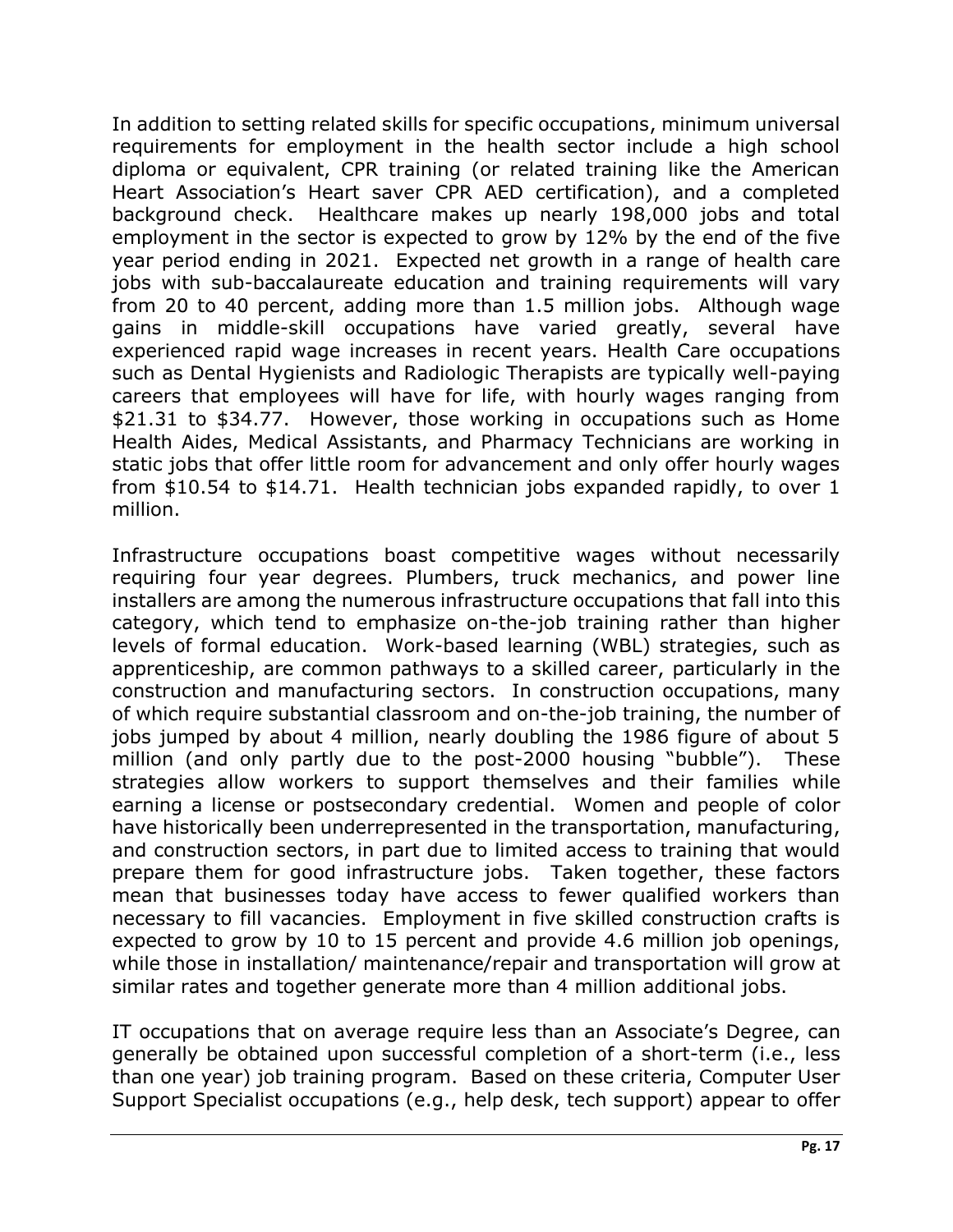the most accessible on-ramps to living wage, in-demand IT jobs. While IT employers also reported significant investments in employee skill development, including in-house training, tuition assistance, and financial incentives for earning certifications, both self-study and courses at community colleges were cited as important tools for career advancement.

Recruiting strategies varied by employer, with many looking to their regional tech councils for innovative solutions to their hiring needs or nonprofits like Year Up and Per Scholas to assist in attracting a more diverse range of entrylevel candidates. Focus group participants reported no shortages in education and training options, but generally preferred self-study for certifications.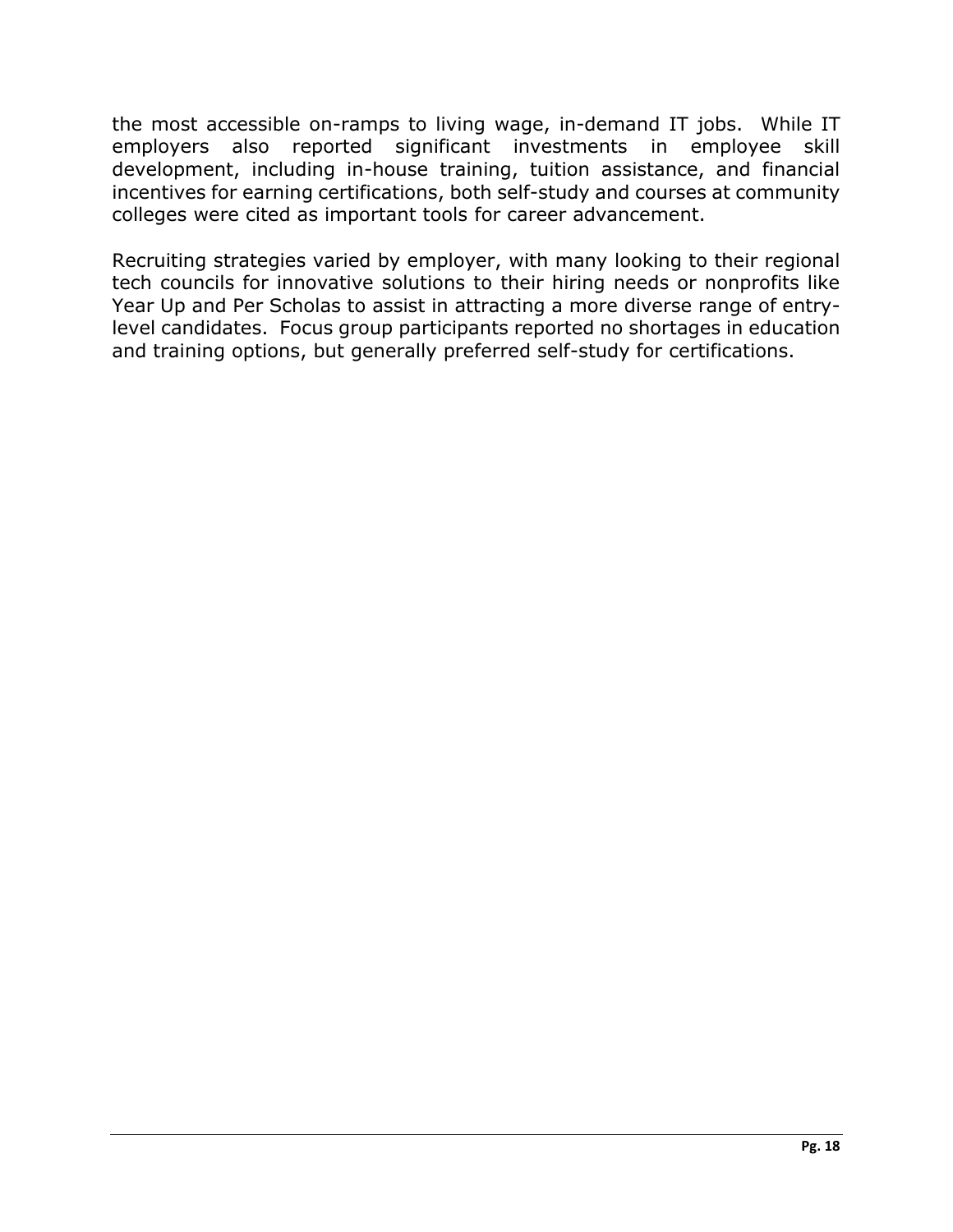#### *Table 9: Middle-Skill Job Stability*

| <b>OCCUPATION</b>                                                                           | <b>OCUPATION FAMILY</b>     | <b>JOB</b><br><b>STABILITY</b> | <b>CAREER</b><br><b>STABILITY</b> | <b>ADVANCEMENT</b> | <b>MEDIAN</b><br><b>HOURLY</b><br><b>WAGE</b> | <b>OPPORTUNITY</b><br><b>CATEGORY</b> |
|---------------------------------------------------------------------------------------------|-----------------------------|--------------------------------|-----------------------------------|--------------------|-----------------------------------------------|---------------------------------------|
| Bookkeeping.<br>Accounting, and<br><b>Auditing Clerks</b>                                   | <b>Business</b>             | 42%                            | 79%                               | 24%                | \$17.91                                       | <b>SPRINGBOARD</b><br>×               |
| <b>Executive Secretaries</b><br>and Executive<br><b>Administrative Assistants</b>           | <b>Business</b>             | 39%                            | 70%                               | 12%                | \$25.66                                       | <b>SPRINGBOARD</b><br>┳               |
| <b>Human Resources</b><br><b>Specialists</b>                                                | <b>Business</b>             | 43%                            | 72%                               | 16%                | \$28.06                                       | <b>SPRINGBOARD</b><br>冨               |
| <b>Human Resources</b><br><b>Assistants, Except Payroll</b><br>and Timekeeping              | <b>Business</b>             | 30%                            | 81%                               | 38%                | \$18.32                                       | <b>SPRINGBOARD</b><br>ਛ               |
| <b>Computer User Support</b><br><b>Specialists</b>                                          | 脃<br>IT                     | 39%                            | 60%                               | 21%                | \$23.38                                       | <b>SPRINGBOARD</b><br>ਛ               |
| <b>Network and Computer</b><br><b>Systems Administrators</b>                                | 脃<br>$\mathsf{I}$           | 42%                            | 71%                               | 13%                | \$37.41                                       | <b>SPRINGBOARD</b><br>ਛ               |
| <b>Computer Network</b><br><b>Support Specialists</b>                                       | 脃<br>IT                     | 34%                            | 72%                               | 31%                | \$29.93                                       | <b>SPRINGBOARD</b><br>寰               |
| <b>Dental Hygienists</b>                                                                    | Health Care<br>۰            | 77%                            | 83%                               | 1%                 | \$34.77                                       | <b>LIFETIME</b><br>U)                 |
| <b>Radiologic Technologists</b>                                                             | ۰<br>Health Care            | 65%                            | 76%                               | 6%                 | \$27.25                                       | ☑<br><b>LIFETIME</b>                  |
| <b>Respiratory Therapists</b>                                                               | ۰<br>Health Care            | 72%                            | 81%                               | 6%                 | \$27.78                                       | <b>LIFETIME</b><br>Ø                  |
| <b>Surgical Technologists</b>                                                               | Health Care<br>۰            | 55%                            | 68%                               | 5%                 | \$21.31                                       | ☑<br><b>LIFETIME</b>                  |
| <b>Home Health Aides</b>                                                                    | <b>Health Care</b><br>۰     | 42%                            | 57%                               | 6%                 | \$10.54                                       | ∞<br><b>STATIC</b>                    |
| <b>Medical Assistants</b>                                                                   | ۰<br><b>Health Care</b>     | 48%                            | 61%                               | 9%                 | \$14.71                                       | 0<br><b>STATIC</b>                    |
| <b>Pharmacy Technicians</b>                                                                 | <b>Health Care</b>          | 52%                            | 60%                               | 6%                 | \$14.62                                       | <b>STATIC</b><br>(O)                  |
| <b>Machinists</b>                                                                           | ≁<br>Manufacturing          | 53%                            | 65%                               | 3%                 | \$19.49                                       | <b>LIFETIME</b><br>U                  |
| Welding, Soldering, and<br><b>Brazing Workers</b>                                           | ⊁<br>Manufacturing          | 55%                            | 63%                               | 2%                 | \$18.23                                       | <b>LIFETIME</b><br>Ø                  |
| Inspectors, Testers,<br>sorters, samplers,<br>and Weighers                                  | $\frac{1}{2}$ Manufacturing | 39%                            | 44%                               | 2%                 | \$17.31                                       | STATIC                                |
| <b>Machine Tool Cutting</b><br>Setters, Operators, and<br><b>Tenders, Metal and Plastic</b> | Manufacturing<br>୵          | 43%                            | 59%                               | 8%                 | \$15.79                                       | <b>STATIC</b><br>∞                    |
| <b>Electrical, Electronics,</b><br>and Electromechanical<br><b>Assemblers</b>               | Manufacturing               | 31%                            | 40%                               | 3%                 | \$15.07                                       | <b>STATIC</b>                         |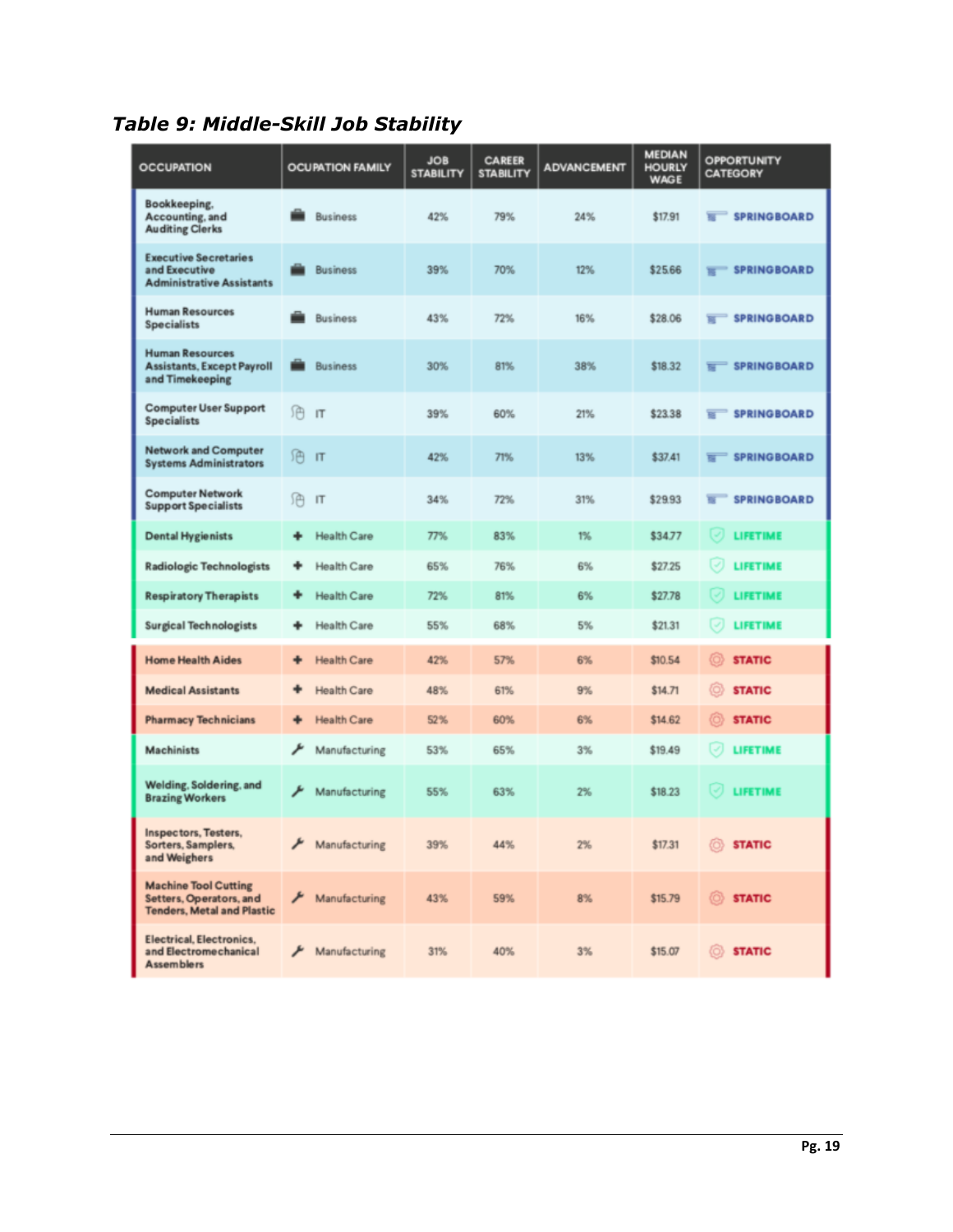# **CONCLUSION**

<span id="page-19-0"></span>Long hailed as the foundation of financial stability and economic mobility, middle-skill jobs typically pay a living wage, starting today at roughly \$15 per hour. Middle-Skill jobs workers are those individuals employed in occupations that require postsecondary education and training beyond high school but less than a four-year degree.

There are three types of middle-skill jobs:

- Lifetime jobs These are careers in themselves, such as Dental Hygienists. They pay well and offer long-term stability.
- Springboard jobs These jobs offer career advancement. Workers in these jobs often progress within the same field to occupations with higher pay.
- Static jobs These roles offer lower pay compared to other middle-skill jobs and have low potential for advancement.

Many studies strongly suggest that demand for education in the U.S. labor market will remain strong for jobs requiring more than a high school diploma but less than a bachelor's degree. Greater public investments in education and skills training in all of these areas will likely generate important returns for the U.S. economy.

Employers in all industries across Northern Virginia will maintain strong demand in the coming years for middle-skill jobs, requiring education or training beyond high school but not a four-year college degree. In Virginia, 46% of hiring is for middle-skill jobs.

Nearly half of the jobs in the labor market today remain in the middle-skill occupational categories (such as clerical, sales, transportation, production and installation/repair jobs). Job growth and wage growth in a variety of middleskill jobs in construction, health care, IT and other sectors have remained strong and are projected to grow at above-average rates.

Community leaders in the public, private, and nonprofit sectors are already taking steps to connect more vulnerable communities to educational and economic opportunities, and these efforts must continue. To secure a prosperous future, Fairfax County needs to implement a growth model that is driven by equity – just and fair inclusion into a society in which everyone can participate and prosper. Concerted investments and policies developed from within, for communities of color will also be essential to ensure the County's fastest-growing populations are ready to lead it into the next economy.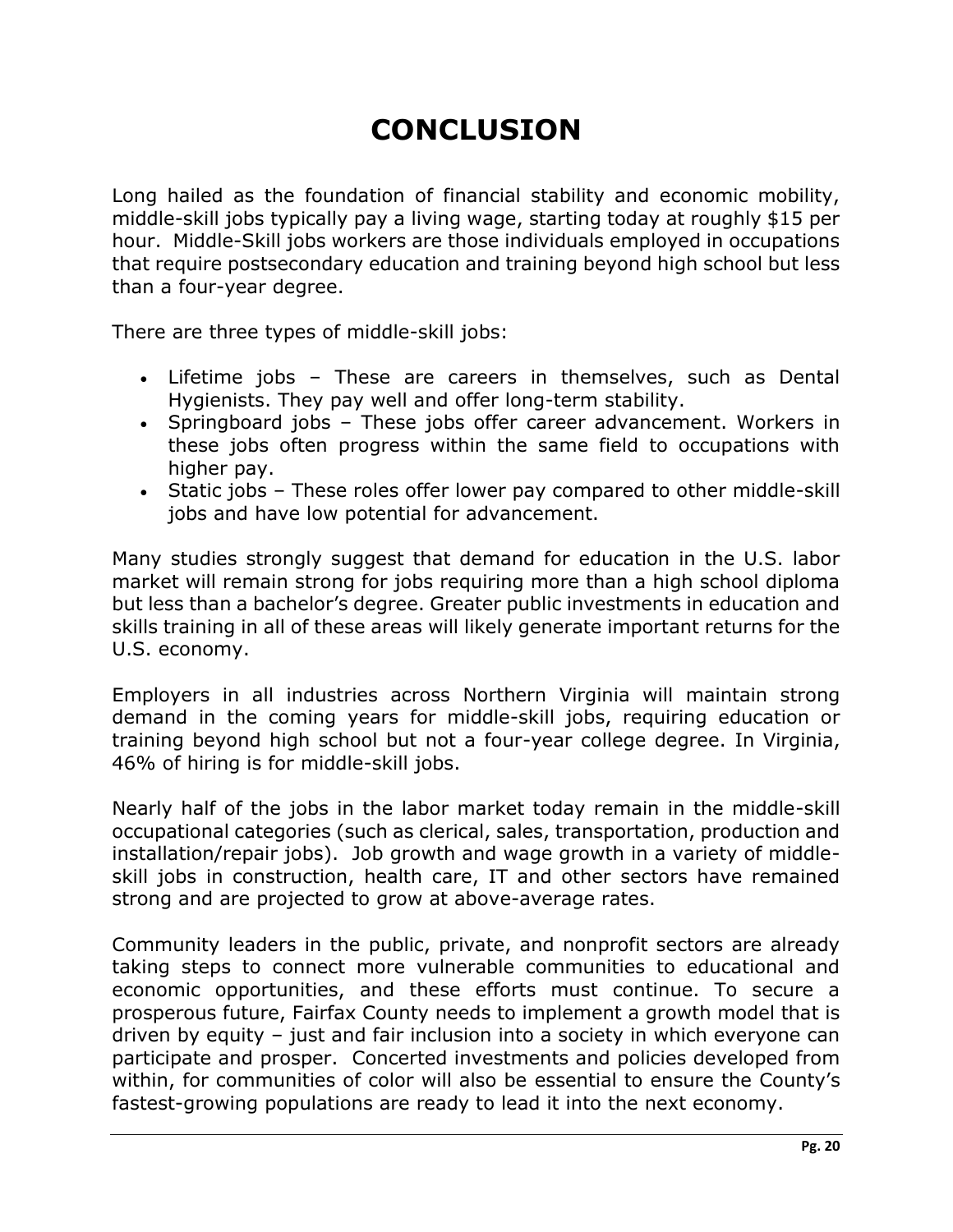In conclusion, we believe it is critical to provide pathways to labor market success for those who cannot enroll in or complete four-year college programs. The government and private sector need to work together to provide programs that will assist these individuals, to gain the necessary tools to fill the rapidly increasing middle-skill jobs.

<span id="page-20-0"></span>**OUR TEAM TAKEWAY:** "Be the change" Take this knowledge and share with your family, friends, and others with the goal of instituting change for the benefit of all individuals and employers, particularly to address Fairfax County's skills gaps and simultaneously advance inclusive prosperity.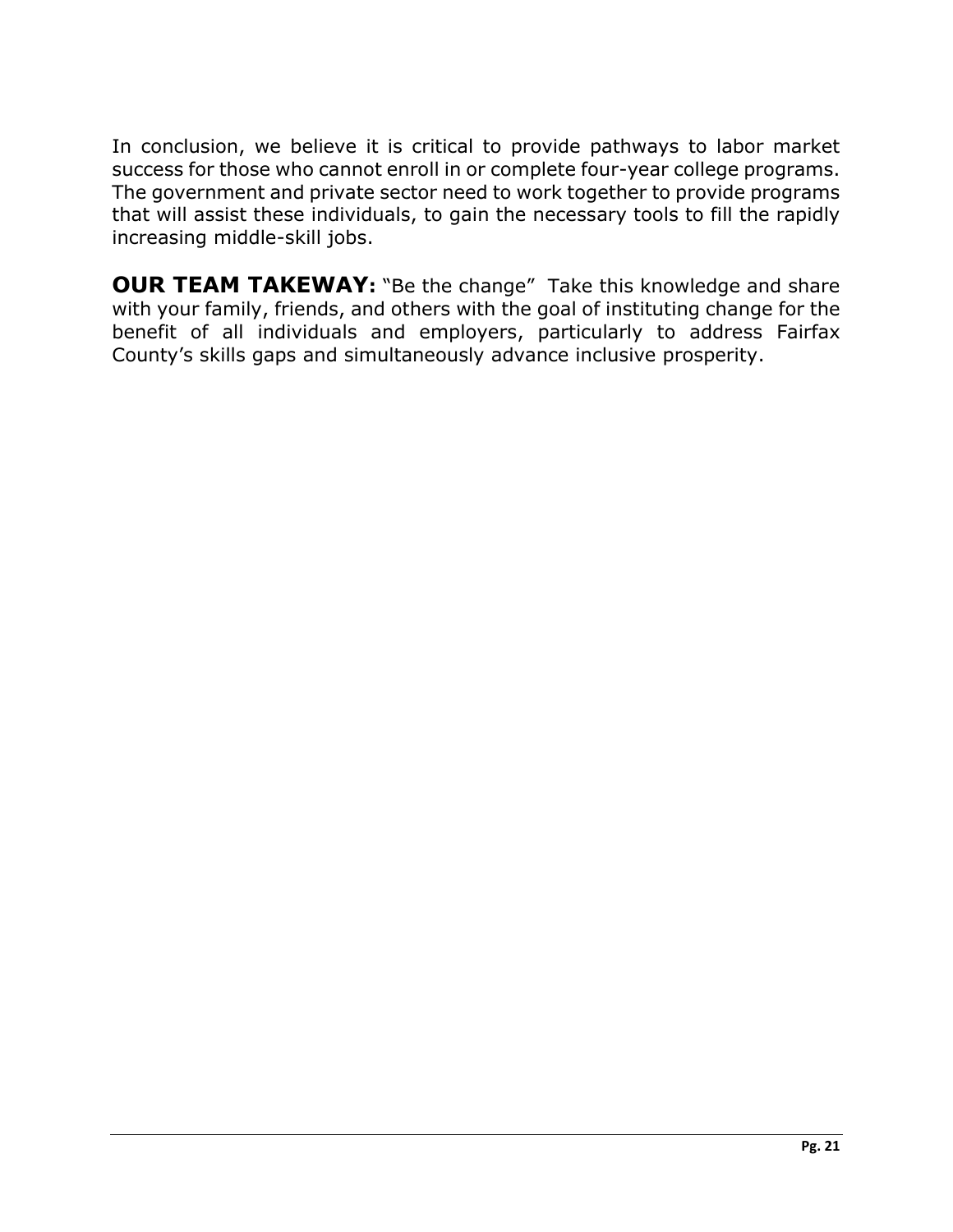# **REFERENCES**

<span id="page-21-0"></span>One Fairfax Policy., https://www.fairfaxcounty.gov/topics/sites/topics/files/assets/documents/pdf/one-fairfax-policy.pdf

Equitable Growth Profile Fairfax County., http://www.policylink.org/find-resources/library/an-equity-profile-of-fairfaxsummary.pdf.

Holzer, H>J> & Lerman, R.I. America's Forgotten Middle-Skill Jobs, Urban.org. Nov 2007, https://www.urban.org/sites/default/files/publicatio/31566/411633-American-s-Forgotten-Middle-Skill-Jobs.PDF

Greater-Washington-Works – IT and Healthcare Careers with Promise, 2016, Greater Washington Workforce Collaborative and JPMorgan Chase, https://www.workforcegps.org/resources/2017/06/23/14/54/Greater\_Washingtron\_Works-\_IT\_and\_Health\_Careers\_with \_Promise.

2030 Group: Career Pathways for Middle-Skills jobs in the Greater Washington region's leading industry clusters, March, 2017, E. Harpel and M. White[, http://cra.gmu.edu/wp-content/uploads/2017/03/Talent-Report-Middle\\_skill-jobs-in-Greater-](http://cra.gmu.edu/wp-content/uploads/2017/03/Talent-Report-Middle_skill-jobs-in-Greater-Washington)Washington's [-leading-clusters-FINAL-031717.pdf](http://cra.gmu.edu/wp-content/uploads/2017/03/Talent-Report-Middle_skill-jobs-in-Greater-Washington)

The Washington Region's Economy in 2017 and Its Outlook for 2018 and Beyond, February 2018, Stephen S. Fuller, Fuller Institute, Shar School of Policy and Government, George Mason University, [http://sfullerinstitute.gmu.edu/2018/01/18/2017](http://sfullerinstitute.gmu.edu/2018/01/18/2017-review-and-outlook/) [review-and-outlook/](http://sfullerinstitute.gmu.edu/2018/01/18/2017-review-and-outlook/) (full report).

Maximizing WIOA's Potential: A Regional Analysis of the State Plans of Maryland, Virginia and Washington, DC: Summary Report, march 2017, Commonwealth Institute for Fiscal Analysis, DC Appleseed, DC Fiscal Policy Institute, Job Opportunities Task Force, Maryland Center on Economic Policy, [https://www.mwcog.org/file.aspx?&A=nUrfF7zcJyQ6x%2bORtAfsXDF6RZXwGdvjeTJC1xKI6eY%3d.](https://www.mwcog.org/file.aspx?&A=nUrfF7zcJyQ6x%2bORtAfsXDF6RZXwGdvjeTJC1xKI6eY%3d)

Strategic Plan to Facilitate Economic Success for Fairfax County, Fairfax County Government, hppts://www.slideshare.net/fairfaxcounty/strategic-plan-to-facilitate-the-economic-success-of-fairfax-county-jan-27-2015.

https://www.faifraxcounty.gov/economic-success/sites/economic-success/files/assets/documents/pdf/economic-success-fall-2016-report.pdf/

Cooley, Alex. Fairfax and Falls Church Hiring Dashboard.pdf.

Fairfax County Demographics

The Fairfax County Government GIS Office, 2018, link to GIS interactive map of Fairfax County and demographics. District Map of Fairfax County with statistics on population and middle skilled workers.,

Bee Movie Clip, YouTube

Nikitin, P. C. (n.d.). Davis Square - Somerville, MA. Retrieved from [http://bershad.com/gb/davis-square/DavisSq\\_moreinfo.html](http://bershad.com/gb/davis-square/DavisSq_moreinfo.html)

Cleveland, Karen, Harrison, Patricia & Mathews, Patricia, 2016. Equitable Growth Profile of Fairfax County., [http://www.policylink.org/f](http://www.policylink.org/)ind-resources /library/an-equity-profile-of-fairfax-summary

Mullen, Julie. NVFS workforce program information

Various (2017). Training Future Success Stories, brochure.

Bridging Affordability Employment Services (BAES);

BAES Client Success Stories.pdf.

Bridge the Gap: Rebuilding America's Middle Skills, [https://www.hbs.edu/competitiveness/research/Pages/research](https://www.hbs.edu/competitiveness/research/Pages/research-details.aspx?rid=66)[details.aspx?rid=66](https://www.hbs.edu/competitiveness/research/Pages/research-details.aspx?rid=66)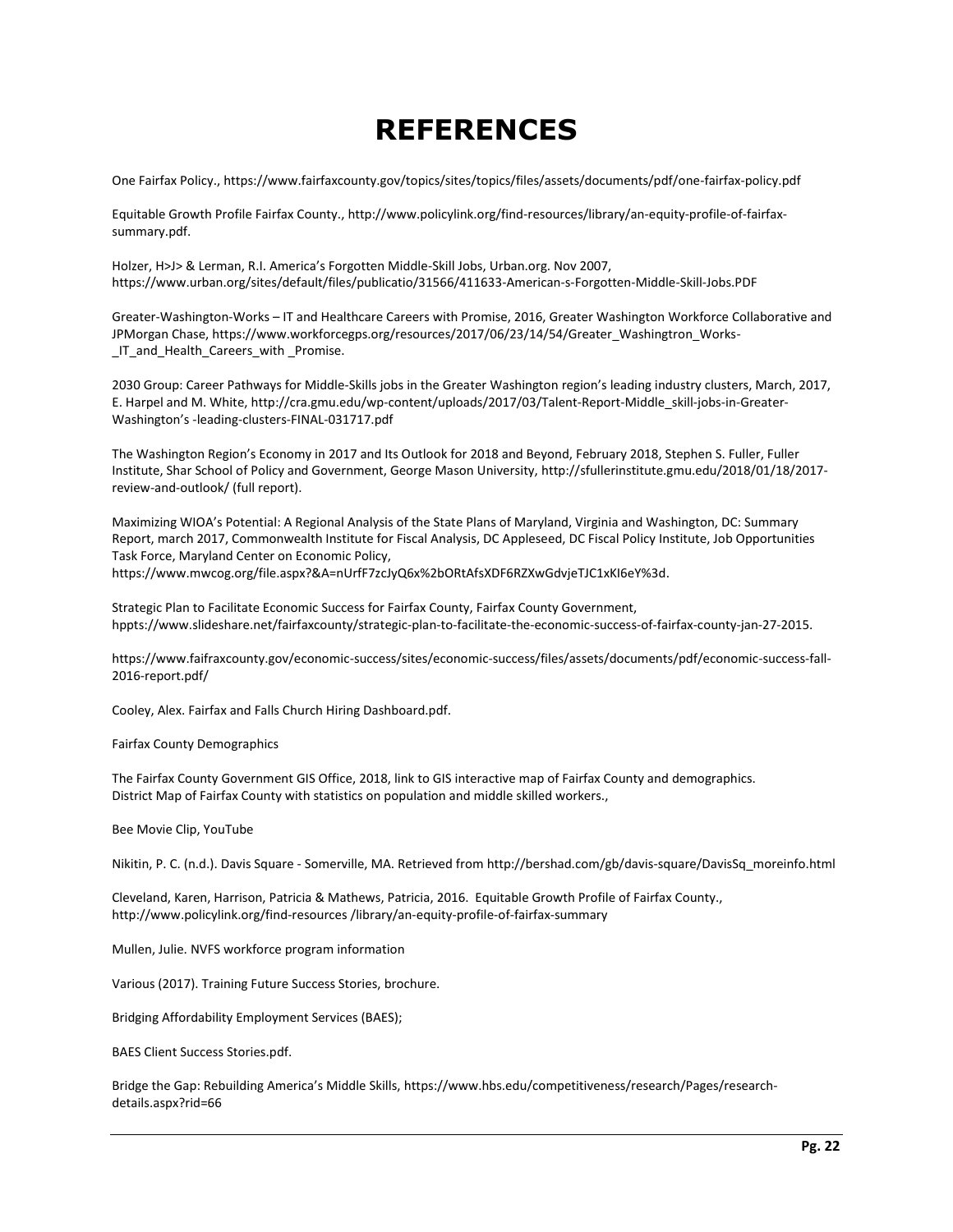Virginia's Forgotten Middle, [https://www.nationalskillscoalition.org/resources/publications/2017-middle-skills-fact](https://www.nationalskillscoalition.org/resources/publications/2017-middle-skills-fact-sheets/file/Virginia-MiddleSkills.pdf)[sheets/file/Virginia-MiddleSkills.pdf](https://www.nationalskillscoalition.org/resources/publications/2017-middle-skills-fact-sheets/file/Virginia-MiddleSkills.pdf)

Dr. Harpel, Ellen, 2017. Career Pathways for middle-skill jobs in the Greater Washington Region's Leading Industry Clusters. NVTC Greater Washington Technology Workforce Needs Assessment., http://www.nvtc.org/documents/ NeedsAssessment.pdf.

Workforce and passing a bill:, <https://www.congress.gov/bill/115th-congress/house-bill/3174/text> - Congress.gov; Text - H.R.3174 - 115th Congress, 2017-2018: CHANCE in TECH Act; Text for H.R.3174 - 115th Congress (2017-2018): CHANCE in TECH Act (221 kB).

Andrews, N. O., & McHale, B., 2014, July 22. Community Development Needs a Quarterback. Retrieved from Stanford Social Innovation Review: [http://ssir.org/articles/entry/community\\_development\\_needs\\_a\\_quarterback.](http://ssir.org/articles/entry/community_development_needs_a_quarterback)

Community Quarterback. (n.d.)., Purpose Built Communities: http://purposebuiltcommunities.org/our-approach/leadorganization/Partners in Progress:

The Quarterback Model. (n.d.)., Partners in Progress: <http://partnersinprogressproject.org/quarterback-model/>

Chase, JP Morgan & Co. Greater Washington Works IT and Health Careers with Promise., [https://www.issuelab.org/](https://www.issuelab.org/%20resource/greater-washington-works-it-and-health-careers-with-promise.html)  [resource/greater-washington-works-it-and-health-careers-with-promise.html](https://www.issuelab.org/%20resource/greater-washington-works-it-and-health-careers-with-promise.html)

Training Futures: nvfs.org/trainingfutures, brochure.

Holly Biehl, College and Career Center Specialist - [\(https://southcountyhs.fcps.edu/student-services/college-career-center\)](https://southcountyhs.fcps.edu/student-services/college-career-center) Edison High School 201[8 alternative](https://edisonacademy.fcps.edu/resources/jobs-graduates) career fair[: https://edisonacademy.fcps.edu/resources/jobs-graduates](https://edisonacademy.fcps.edu/resources/jobs-graduates)

Heavy Construction Contractors Association- HCCA. Ken Garrison, Executive Director [\(kgarrison@hcca.net\)](mailto:kgarrison@hcca.net); Ari Henrique, Training and Safety Coordinator [\(ahenrique@hcca.net\)](mailto:ahenrique@hcca.net).

[NOVA Workforce Development Hosts Cybersecurity Employer,](https://www.nvcc.edu/news/featured-articles/cybersecurity-employer.html) [https://www.nvcc.edu/news/featured-articles/cybersecurity](https://www.nvcc.edu/news/featured-articles/cybersecurity-employer)[employer.](https://www.nvcc.edu/news/featured-articles/cybersecurity-employer)..

The Cybersecurity Employer Roundtable was a collaboration between Dr. Margaret Leary, head of the NOVA Cybersecurity Program, Leary's team and the NOVA Workforce Development team.

[HIRE Education Conference -](https://blogs.nvcc.edu/workforce/2017/12/13/hire-education-conference/) NVCC, [https://blogs.nvcc.edu/workforce/2017/12/13/hire-education-conference.](https://blogs.nvcc.edu/workforce/2017/12/13/hire-education-conference)

Webinar | How Modern Apprenticeship Programs Are Serving Veterans., [https://center4apprenticeship.jff.org/](https://center4apprenticeship.jff.org/%20resources)  [resources/](https://center4apprenticeship.jff.org/%20resources)webinar-how-modern..[. https://www.youtube.com/watch?v=QhbAEemz2GE.](https://www.youtube.com/watch?v=QhbAEemz2GE)

[Certification, Training, and Professional Development -](https://blogs.nvcc.edu/workforce/page/3/) NVCC, Retrieved from [https://blogs.nvcc.edu/workforce/page/3.](https://blogs.nvcc.edu/workforce/page/3)

[How NOVA, Prince William County Landfill are working Together to create a pipeline of new construction workings for the](file:///C:/Users/The%20Goutams/Desktop/How%20NOVA,%20Prince%20William%20County%20Landfill%20are%20working%20Together%20to%20create%20a%20pipeline%20of%20new%20construction%20workins%20for%20the%20region)  [region.,](file:///C:/Users/The%20Goutams/Desktop/How%20NOVA,%20Prince%20William%20County%20Landfill%20are%20working%20Together%20to%20create%20a%20pipeline%20of%20new%20construction%20workins%20for%20the%20region)[https://potomaclocal.com/2017/11/13/nova-prince-william-county.](https://potomaclocal.com/2017/11/13/nova-prince-william-county)

US Bureau of Labor Statistics 2018 Occupational Employment Statistics.[, http://www.epi.org/resources/ budget/](http://www.epi.org/resources/%20budget/)

2018 Fairfax Co. GIS Map, [http://fairfaxcountygis.maps.arcgis.com/apps/webappviewer/index.html?id=a2633d2f7bb64](http://fairfaxcountygis.maps.arcgis.com/apps/webappviewer/index.html?id=a2633d2f7bb64%20c06b9d4bb3ef5b93bd9)  [c06b9d4bb3ef5b93bd9](http://fairfaxcountygis.maps.arcgis.com/apps/webappviewer/index.html?id=a2633d2f7bb64%20c06b9d4bb3ef5b93bd9)

Employment Sector[, https://www.fairfaxcounty.gov/economic-success/employment-sector](https://www.fairfaxcounty.gov/economic-success/employment-sector)

America's Forgotten Middle-Skill Jobs, [https://www.urban.org/sites/default/files/publication/31566/411633-](https://www.urban.org/sites/default/files/publication/31566/411633-America-s-Forgotten-Middle-Skill-Jobs.PDF) [America-s-Forgotten-Middle-Skill-Jobs.PDF](https://www.urban.org/sites/default/files/publication/31566/411633-America-s-Forgotten-Middle-Skill-Jobs.PDF)

Middle Skill jobs by State, https://www.nationalskillscoalition.org/resources/publications/2017-middle-skills-factsheets/file/Virginia-MiddleSkills.pdf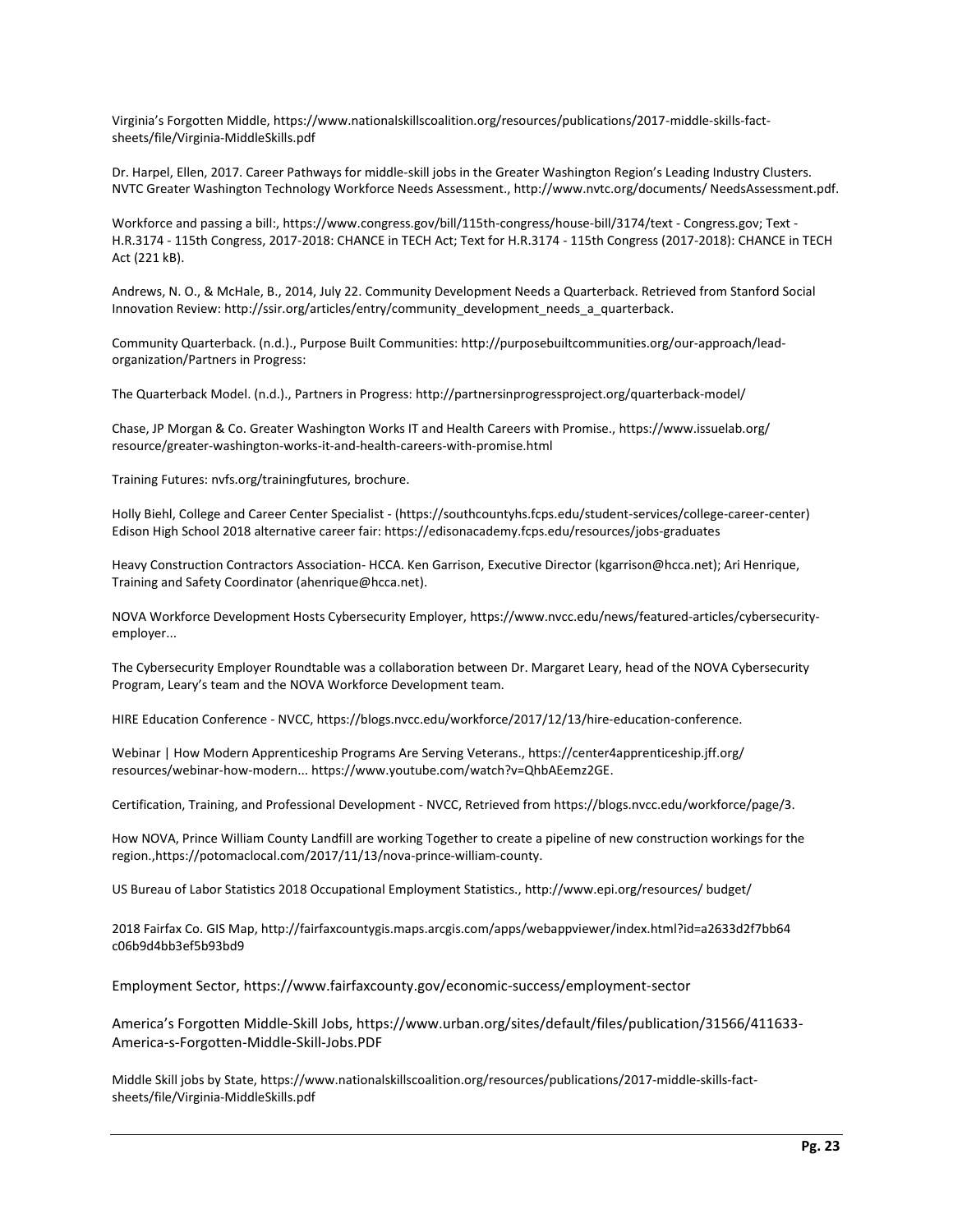# **GLOSSARY**

<span id="page-23-0"></span>**Associate's Degree:** An award that normally requires at least two but less than four years of full-time equivalent college work.

**Bachelor's Degree:** An award that normally requires at least four but not more than five years of full-time equivalent college-level work.

**Blue-collar worker:** relating to manual work or workers, particularly in industry.

**Doctor's Degree:** The highest award a student can earn for graduate study.

**Education:** the act or process of imparting or acquiring general knowledge, developing the powers of reasoning and judgment, and generally of preparing oneself or others intellectually for mature life.

**Equity:** The commitment to promote fairness and justice in the formation of public policy that results in all residents – regardless of age, race, color, sex, sexual orientation, gender identity, religion, national origin, marital status, disability, socio-economic status or neighborhood of residence or other characteristics – having opportunity to fully participate in the region's economic vitality, contribute to its readiness for the future, and connect to its assets and resources.

**Equity Tools:** Information and processes used to identify who is affected by a decision, policy, or practice; how they are affected; and to guide recommendations to encourage positive impacts and/or mitigate negative impacts.

**First-professional degree:** An award that requires completion of a program that meets all of the following criteria: (1) completion of the academic requirements to begin practice in the profession; (2) at least two years of college work prior to entering the program; and (3) a total of at least six academic years of college work to complete the degree program, including prior required college work plus the length of the professional program itself.

**Government:** the political direction and control exercised over the actions of the members, citizens, or inhabitants of communities, societies, and states; direction of the affairs of a state, community, etc.; political administration.